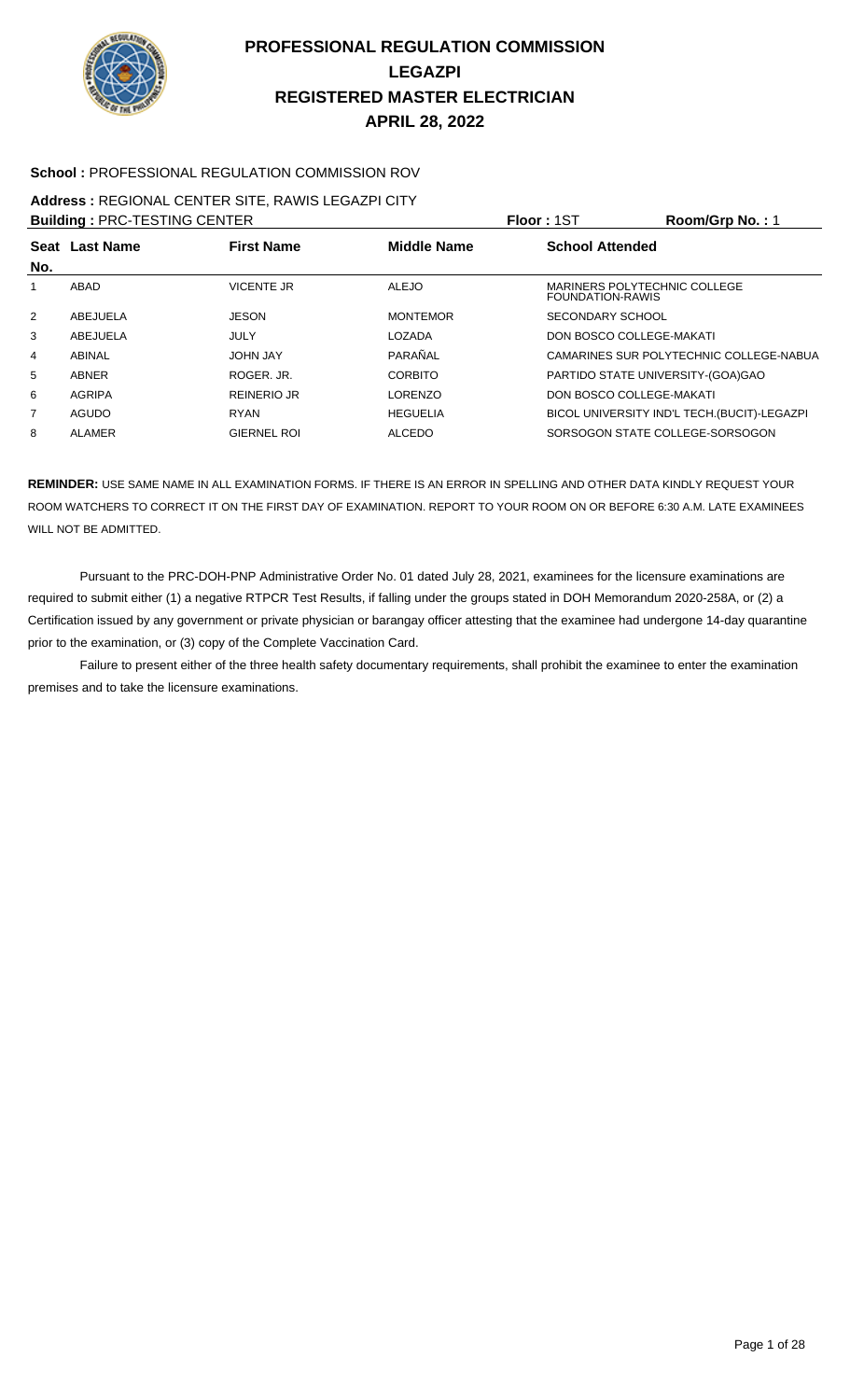

#### **School :** PROFESSIONAL REGULATION COMMISSION ROV

#### **Address :** REGIONAL CENTER SITE, RAWIS LEGAZPI CITY

| <b>Building: PRC-TESTING CENTER</b> |                 |                    |                    | Floor: 1ST                                       | Room/Grp No.: 2                           |
|-------------------------------------|-----------------|--------------------|--------------------|--------------------------------------------------|-------------------------------------------|
|                                     | Seat Last Name  | <b>First Name</b>  | <b>Middle Name</b> | <b>School Attended</b>                           |                                           |
| No.                                 |                 |                    |                    |                                                  |                                           |
|                                     | <b>ALCIBOR</b>  | <b>KLENN ARVIN</b> | VASQUEZ            |                                                  | CAMARINES SUR POLYTECHNIC COLLEGE-NABUA   |
| 2                                   | <b>ALCOS</b>    | <b>OLAV</b>        | ABIOG              | PARTIDO STATE UNIVERSITY-(GOA)GAO                |                                           |
| 3                                   | <b>ALDEN</b>    | <b>ALDRIN</b>      | <b>CAPISTRANO</b>  | TECHNOLOGY(FOR. CSPC - NAGA)                     | BICOL STATE COLLEGE OF APPLIED SCIENCES & |
| 4                                   | <b>ALFANTE</b>  | <b>KENT</b>        | <b>BULAWAN</b>     | MARINERS POLYTECHNIC COLLEGE<br>FOUNDATION-RAWIS |                                           |
| 5                                   | <b>ALFONSO</b>  | <b>REOBERTO</b>    | <b>DESONIA</b>     |                                                  | SORSOGON STATE COLLEGE-SORSOGON           |
| 6                                   | ALIÑARTE        | <b>PHILIP</b>      | <b>ESTRADA</b>     | TECHNOLOGY(FOR. CSPC - NAGA)                     | BICOL STATE COLLEGE OF APPLIED SCIENCES & |
| $\overline{7}$                      | <b>AMISTOSO</b> | <b>JEROME</b>      | <b>BAUTISTA</b>    |                                                  | SORSOGON STATE COLLEGE-SORSOGON           |
| 8                                   | <b>ANDES</b>    | <b>MARVY</b>       | <b>ARMENTA</b>     | SECONDARY SCHOOL                                 |                                           |

**REMINDER:** USE SAME NAME IN ALL EXAMINATION FORMS. IF THERE IS AN ERROR IN SPELLING AND OTHER DATA KINDLY REQUEST YOUR ROOM WATCHERS TO CORRECT IT ON THE FIRST DAY OF EXAMINATION. REPORT TO YOUR ROOM ON OR BEFORE 6:30 A.M. LATE EXAMINEES WILL NOT BE ADMITTED.

 Pursuant to the PRC-DOH-PNP Administrative Order No. 01 dated July 28, 2021, examinees for the licensure examinations are required to submit either (1) a negative RTPCR Test Results, if falling under the groups stated in DOH Memorandum 2020-258A, or (2) a Certification issued by any government or private physician or barangay officer attesting that the examinee had undergone 14-day quarantine prior to the examination, or (3) copy of the Complete Vaccination Card.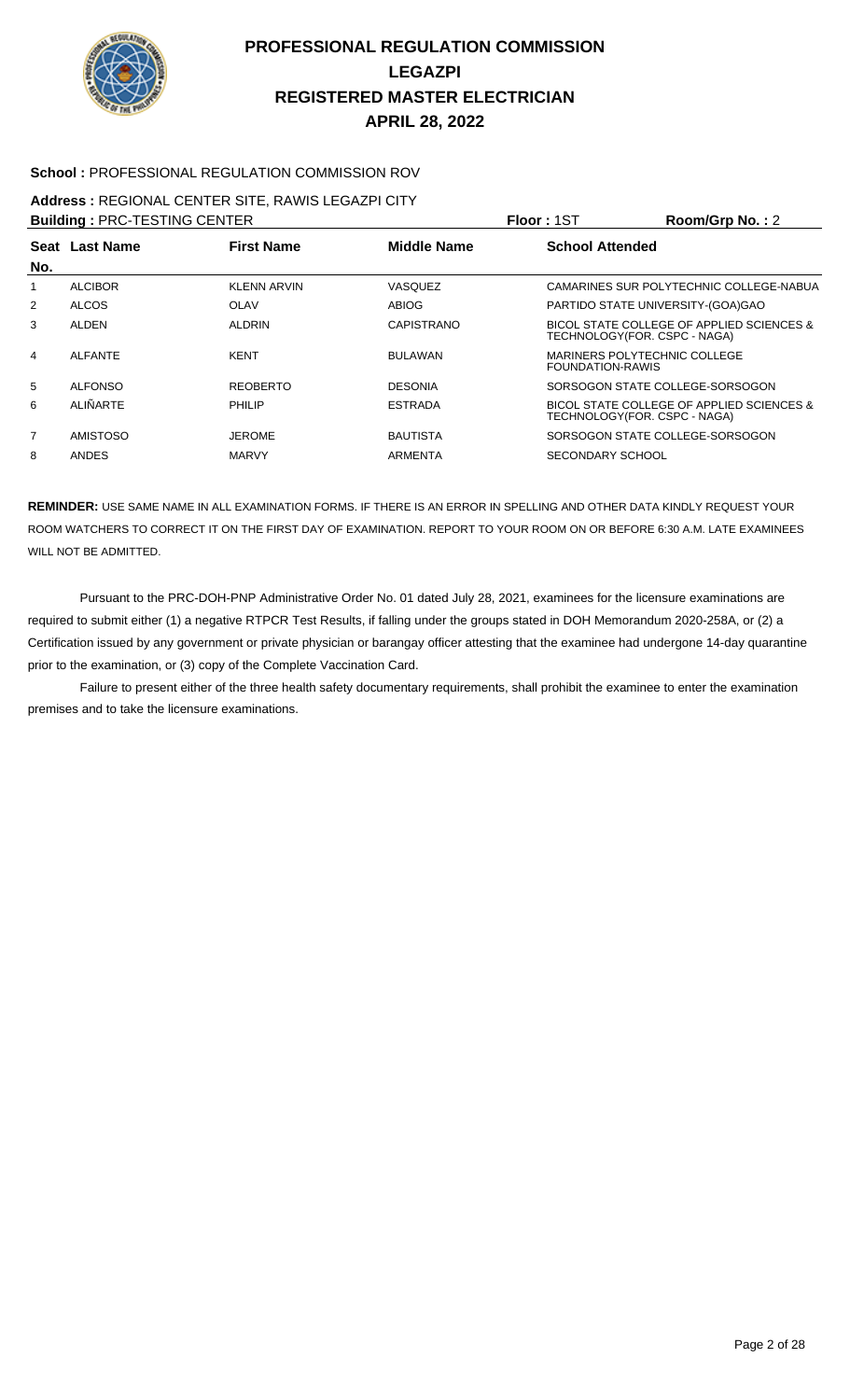

#### **School :** PROFESSIONAL REGULATION COMMISSION ROV

### **Address :** REGIONAL CENTER SITE, RAWIS LEGAZPI CITY

| <b>Building: PRC-TESTING CENTER</b> |                |                     |                    | <b>Floor: 1ST</b>               | Room/Grp No.: $3$                         |
|-------------------------------------|----------------|---------------------|--------------------|---------------------------------|-------------------------------------------|
| No.                                 | Seat Last Name | <b>First Name</b>   | <b>Middle Name</b> | <b>School Attended</b>          |                                           |
| 1                                   | APULI          | <b>JON LESTER</b>   | <b>HAZ</b>         | <b>BICOL UNIVERSITY-LEGAZPI</b> |                                           |
| $\overline{2}$                      | <b>ARCOS</b>   | PETER JAMES         | <b>BONITA</b>      |                                 | SORSOGON STATE COLLEGE-SORSOGON           |
| 3                                   | ARCUENO        | <b>QUIM XYPIEL</b>  | <b>JIMENEZ</b>     |                                 | SORSOGON STATE COLLEGE-SORSOGON           |
| 4                                   | ARIOLA         | <b>JAYSON</b>       | <b>MACASINAG</b>   | STI COLLEGE - LEGAZPI           |                                           |
| 5                                   | ARNALDO        | ALBERT              | <b>ABAYON</b>      |                                 | SORSOGON STATE COLLEGE-SORSOGON           |
| 6                                   | ASOR           | <b>MARK JHERALD</b> | <b>VELUZ</b>       | TECHNOLOGY(FOR. CSPC - NAGA)    | BICOL STATE COLLEGE OF APPLIED SCIENCES & |
| $\overline{7}$                      | AYCARDO        | <b>KRISSA MAE</b>   | GOJIT              |                                 | SORSOGON STATE COLLEGE-SORSOGON           |
| 8                                   | AYLEON         | RHONA MAE           | MALLARI            | <b>BICOL UNIVERSITY-LEGAZPI</b> |                                           |

**REMINDER:** USE SAME NAME IN ALL EXAMINATION FORMS. IF THERE IS AN ERROR IN SPELLING AND OTHER DATA KINDLY REQUEST YOUR ROOM WATCHERS TO CORRECT IT ON THE FIRST DAY OF EXAMINATION. REPORT TO YOUR ROOM ON OR BEFORE 6:30 A.M. LATE EXAMINEES WILL NOT BE ADMITTED.

 Pursuant to the PRC-DOH-PNP Administrative Order No. 01 dated July 28, 2021, examinees for the licensure examinations are required to submit either (1) a negative RTPCR Test Results, if falling under the groups stated in DOH Memorandum 2020-258A, or (2) a Certification issued by any government or private physician or barangay officer attesting that the examinee had undergone 14-day quarantine prior to the examination, or (3) copy of the Complete Vaccination Card.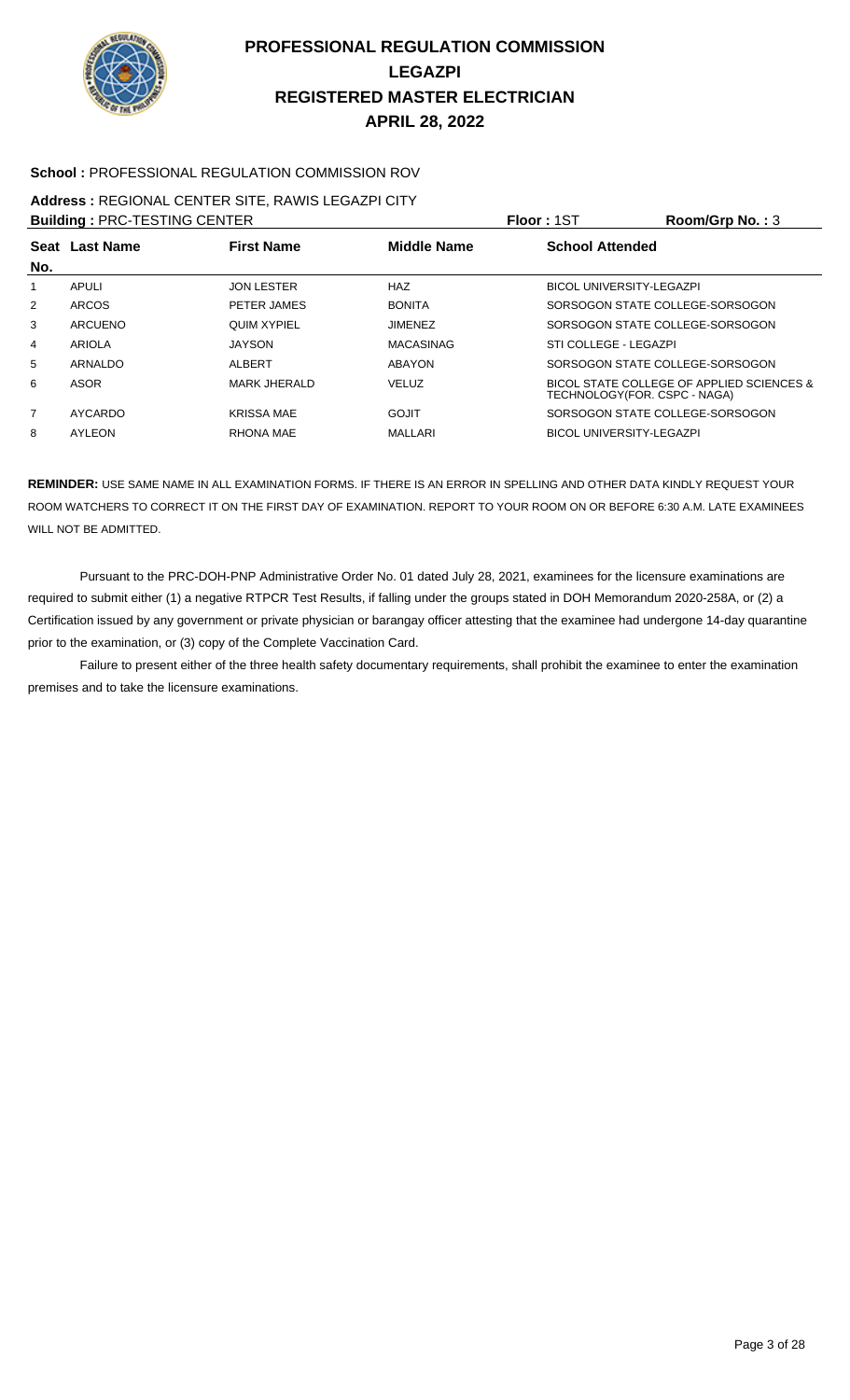

#### **School :** PROFESSIONAL REGULATION COMMISSION ROV

### **Address :** REGIONAL CENTER SITE, RAWIS LEGAZPI CITY

| <b>Building: PRC-TESTING CENTER</b> |                  |                        |                   | Floor: 1ST                      | Room/Grp No.: 4                              |
|-------------------------------------|------------------|------------------------|-------------------|---------------------------------|----------------------------------------------|
|                                     | Seat Last Name   | <b>First Name</b>      | Middle Name       | <b>School Attended</b>          |                                              |
| No.                                 |                  |                        |                   |                                 |                                              |
| 1                                   | <b>BACARIZAS</b> | <b>JASMINE DOROTHY</b> | <b>DIMALALUAN</b> | <b>BICOL UNIVERSITY-LEGAZPI</b> |                                              |
| $\overline{2}$                      | <b>BAGADIONG</b> | <b>MARVIN</b>          | <b>MASAGCA</b>    |                                 | CATANDUANES STATE UNIVERSITY VIRAC           |
| 3                                   | <b>BAGALAY</b>   | ELLA SHAYNE            | <b>LUSTIANO</b>   |                                 | CAMARINES SUR POLYTECHNIC COLLEGE-NABUA      |
| 4                                   | <b>BALDERAMA</b> | HAROLD                 | LAVNIA            |                                 | BICOL UNIVERSITY IND'L TECH. (BUCIT)-LEGAZPI |
| 5                                   | <b>BALISBIS</b>  | <b>NIERYLL</b>         | <b>JETAJOBE</b>   |                                 | SORSOGON STATE COLLEGE-SORSOGON              |
| 6                                   | <b>BALLESTER</b> | <b>QUEENIE</b>         | <b>GALIDO</b>     |                                 | SORSOGON STATE COLLEGE-SORSOGON              |
| 7                                   | <b>BALOLOY</b>   | <b>ROBERT</b>          | <b>BALDERAMA</b>  | <b>INSTITUTE-LEGAZPI CITY</b>   | COMPUTER COMMUNICATION DEVELOPEMENT          |
| 8                                   | BANIEL           | <b>MARJORIE</b>        | LASALA            |                                 | SORSOGON STATE COLLEGE-SORSOGON              |

**REMINDER:** USE SAME NAME IN ALL EXAMINATION FORMS. IF THERE IS AN ERROR IN SPELLING AND OTHER DATA KINDLY REQUEST YOUR ROOM WATCHERS TO CORRECT IT ON THE FIRST DAY OF EXAMINATION. REPORT TO YOUR ROOM ON OR BEFORE 6:30 A.M. LATE EXAMINEES WILL NOT BE ADMITTED.

 Pursuant to the PRC-DOH-PNP Administrative Order No. 01 dated July 28, 2021, examinees for the licensure examinations are required to submit either (1) a negative RTPCR Test Results, if falling under the groups stated in DOH Memorandum 2020-258A, or (2) a Certification issued by any government or private physician or barangay officer attesting that the examinee had undergone 14-day quarantine prior to the examination, or (3) copy of the Complete Vaccination Card.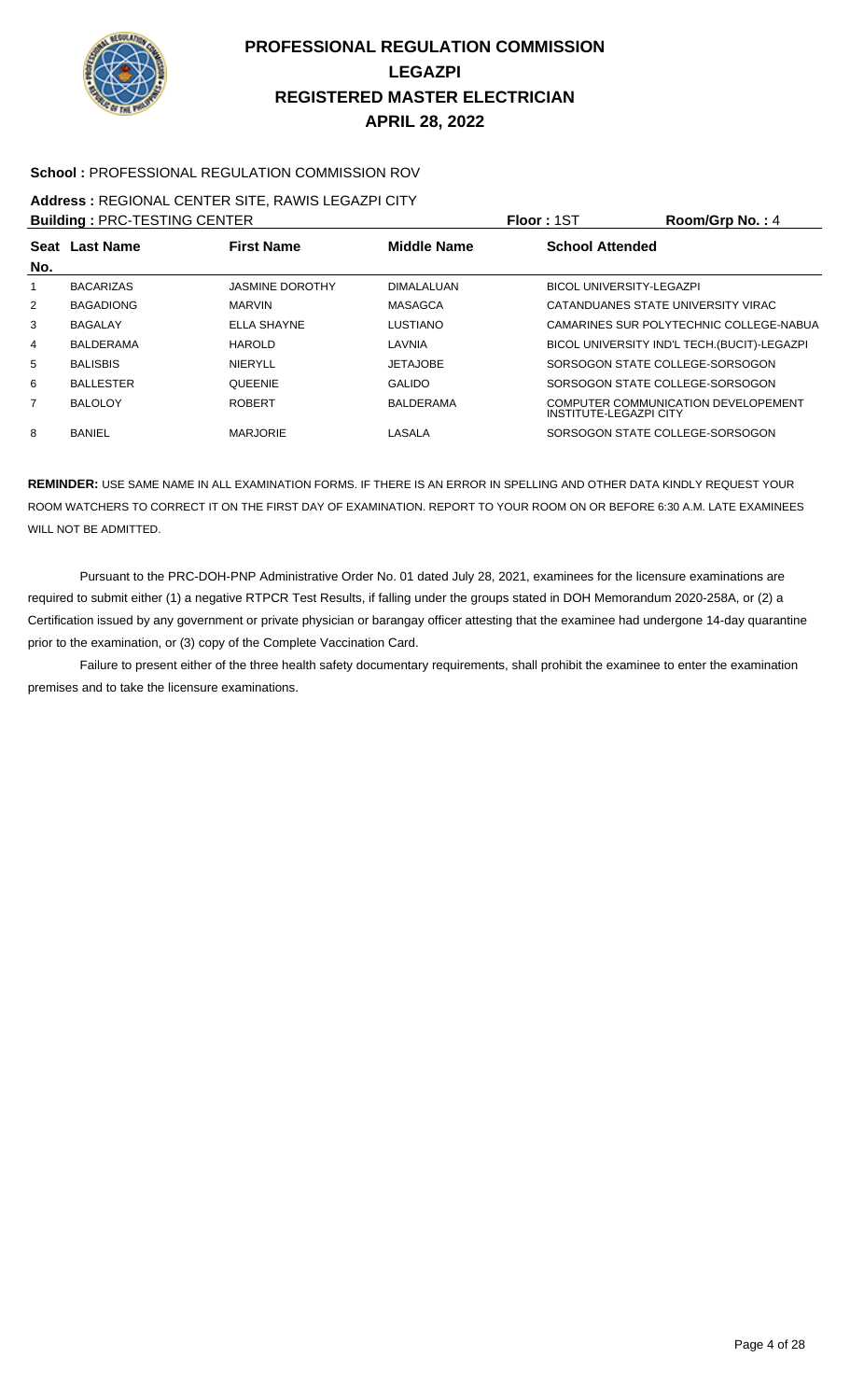

#### **School :** PROFESSIONAL REGULATION COMMISSION ROV

#### **Address :** REGIONAL CENTER SITE, RAWIS LEGAZPI CITY

| <b>Building: PRC-TESTING CENTER</b> |                  |                   |                    | <b>Floor: 1ST</b>                 | Room/Grp No.: 5                            |
|-------------------------------------|------------------|-------------------|--------------------|-----------------------------------|--------------------------------------------|
| Seat<br>No.                         | <b>Last Name</b> | <b>First Name</b> | <b>Middle Name</b> | <b>School Attended</b>            |                                            |
|                                     | <b>BARJA</b>     | <b>JOVENAL JR</b> | CALLOS             |                                   | SORSOGON STATE COLLEGE-SORSOGON            |
| $\overline{2}$                      | <b>BARJA</b>     | <b>MICHAEL</b>    | <b>MATUTE</b>      |                                   | BICOL INSTITUTE OF SCIENCE & TECHNOLOGY    |
| 3                                   | <b>BARRA</b>     | <b>JAKE</b>       | <b>NOTADO</b>      | TECHNOLOGY (FOR. CSPC - NAGA)     | BICOL STATE COLLEGE OF APPLIED SCIENCES &  |
| 4                                   | <b>BAYLON</b>    | <b>RUSSELL</b>    | <b>BELARMINO</b>   | MAIN-STA, MESA                    | POLYTECHNIC UNIVERSITY OF THE PHILIPPINES- |
| 5                                   | <b>BAYNADO</b>   | ANGELO            | <b>CORNELIO</b>    |                                   | CAMARINES SUR POLYTECHNIC COLLEGE-NABUA    |
| 6                                   | <b>BELTRAN</b>   | <b>SALVADOR</b>   | <b>RIVERO</b>      | PARTIDO STATE UNIVERSITY-(GOA)GAO |                                            |
| $\overline{7}$                      | <b>BERJUEGA</b>  | <b>DENCIO</b>     | LEVANTINO          | DIVINE WORD COLLEGE OF LEGAZPI    |                                            |
| 8                                   | <b>BERMEJO</b>   | <b>JOMA</b>       | <b>SANTELICES</b>  |                                   | CATANDUANES STATE UNIVERSITY VIRAC         |

**REMINDER:** USE SAME NAME IN ALL EXAMINATION FORMS. IF THERE IS AN ERROR IN SPELLING AND OTHER DATA KINDLY REQUEST YOUR ROOM WATCHERS TO CORRECT IT ON THE FIRST DAY OF EXAMINATION. REPORT TO YOUR ROOM ON OR BEFORE 6:30 A.M. LATE EXAMINEES WILL NOT BE ADMITTED.

 Pursuant to the PRC-DOH-PNP Administrative Order No. 01 dated July 28, 2021, examinees for the licensure examinations are required to submit either (1) a negative RTPCR Test Results, if falling under the groups stated in DOH Memorandum 2020-258A, or (2) a Certification issued by any government or private physician or barangay officer attesting that the examinee had undergone 14-day quarantine prior to the examination, or (3) copy of the Complete Vaccination Card.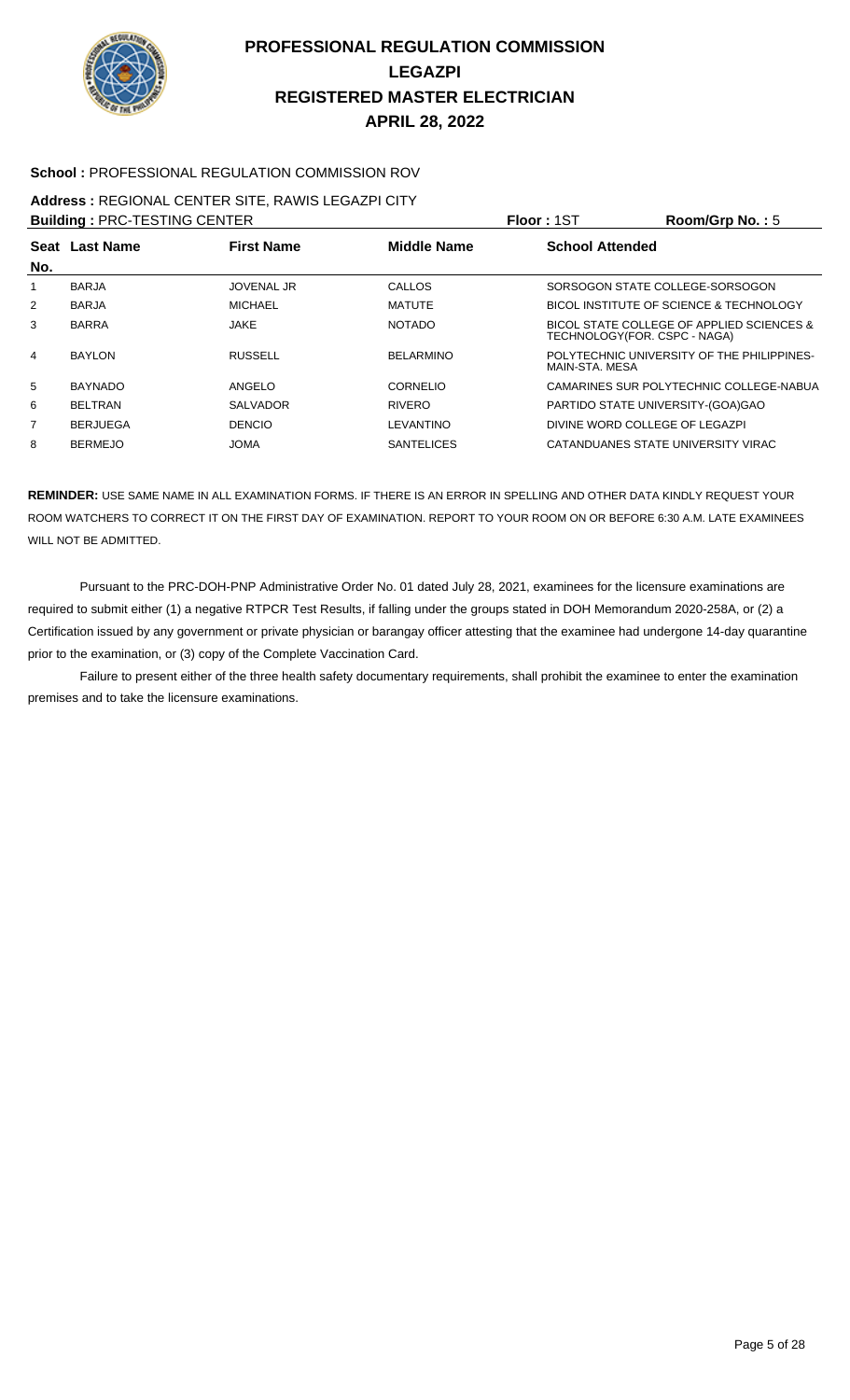

#### **School :** PROFESSIONAL REGULATION COMMISSION ROV

#### **Address :** REGIONAL CENTER SITE, RAWIS LEGAZPI CITY **Building :** PRC-TESTING CENTER **Floor :** 1ST **Room/Grp No. :** 6

| <b>BUILDING : PRU-TESTING UENTER</b> |                 |                           |                    | <b>FIUUT : 151</b><br><b>ROOIII/UID NO. . 0</b>    |
|--------------------------------------|-----------------|---------------------------|--------------------|----------------------------------------------------|
|                                      | Seat Last Name  | <b>First Name</b>         | <b>Middle Name</b> | <b>School Attended</b>                             |
| No.                                  |                 |                           |                    |                                                    |
|                                      | <b>BILANGEL</b> | <b>KAREN MARICEL</b>      | <b>BUENDIA</b>     | <b>BICOL UNIVERSITY-LEGAZPI</b>                    |
| 2                                    | <b>BINOS</b>    | <b>MICHAEL</b>            | <b>RABIDA</b>      | BICOL UNIVERSITY IND'L TECH.(BUCIT)-LEGAZPI        |
| 3                                    | <b>BOLOCON</b>  | NILO SR                   | OWOGOWOG           | SECONDARY SCHOOL                                   |
| 4                                    | <b>BOMBASE</b>  | <b>FRANCIS JOY MARTIN</b> | <b>LAGATIC</b>     | UNIVERSITY OF NUEVA CACERES                        |
| 5                                    | <b>BONGALOS</b> | <b>EDWIN</b>              | PAÑA               | <b>VOCATIONAL SCHOOL</b>                           |
| 6                                    | <b>BORJA</b>    | <b>JHANJERIC</b>          | <b>SARMIENTO</b>   | CATANDUANES STATE UNIVERSITY VIRAC                 |
| 7                                    | <b>BORSIGUE</b> | <b>STEVE O'NEAL</b>       | <b>BODOPOL</b>     | BICOL UNIVERSITY IND'L TECH. (BUCIT)-LEGAZPI       |
| 8                                    | <b>BUKID</b>    | <b>ALVIN</b>              | MALATE             | DON BOSCO TECHNICAL COLLEGE-<br><b>MANDALUYONG</b> |

**REMINDER:** USE SAME NAME IN ALL EXAMINATION FORMS. IF THERE IS AN ERROR IN SPELLING AND OTHER DATA KINDLY REQUEST YOUR ROOM WATCHERS TO CORRECT IT ON THE FIRST DAY OF EXAMINATION. REPORT TO YOUR ROOM ON OR BEFORE 6:30 A.M. LATE EXAMINEES WILL NOT BE ADMITTED.

 Pursuant to the PRC-DOH-PNP Administrative Order No. 01 dated July 28, 2021, examinees for the licensure examinations are required to submit either (1) a negative RTPCR Test Results, if falling under the groups stated in DOH Memorandum 2020-258A, or (2) a Certification issued by any government or private physician or barangay officer attesting that the examinee had undergone 14-day quarantine prior to the examination, or (3) copy of the Complete Vaccination Card.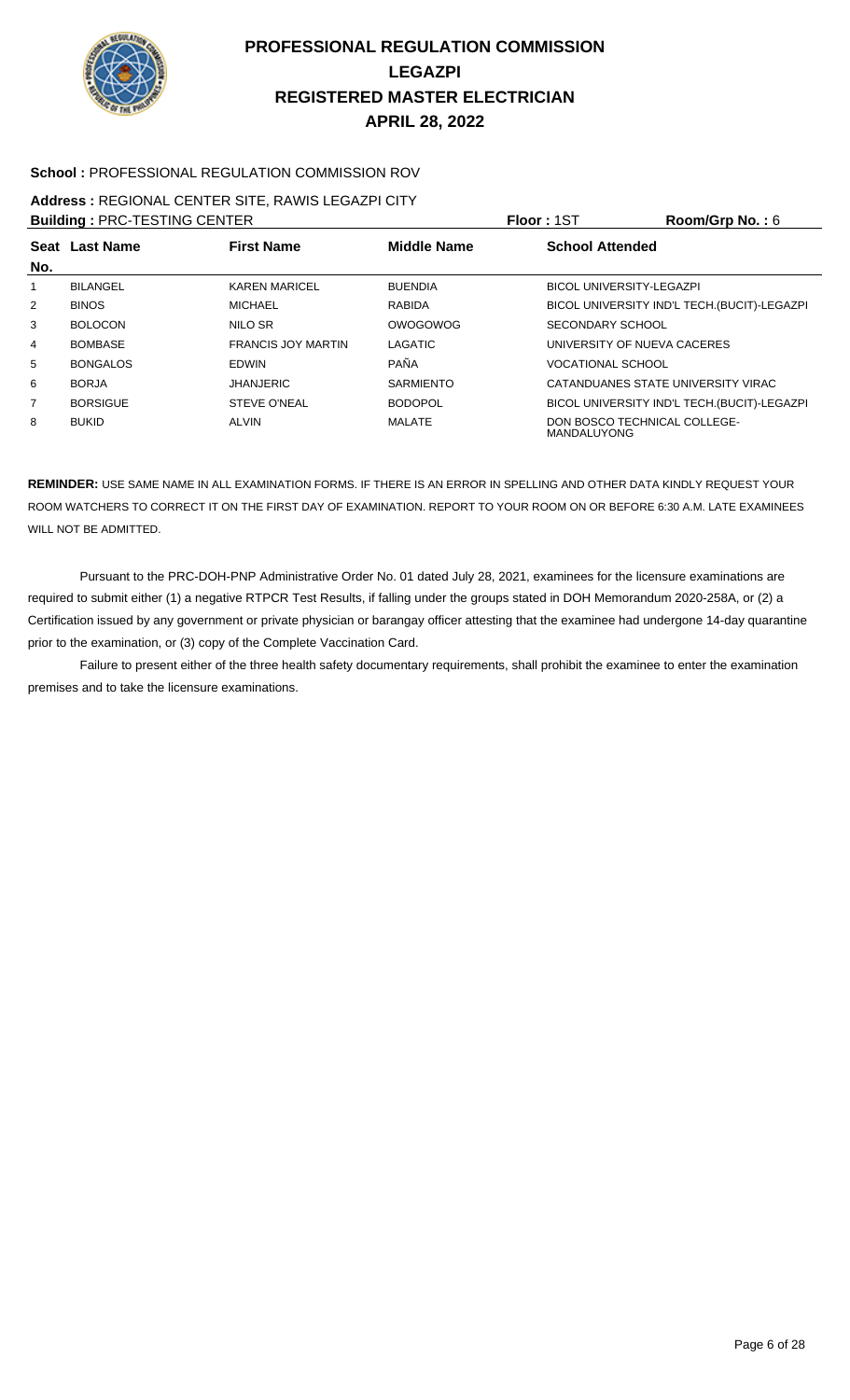

#### **School :** PROFESSIONAL REGULATION COMMISSION ROV

# **Address :** REGIONAL CENTER SITE, RAWIS LEGAZPI CITY

**Building :** PRC-TESTING CENTER **Floor :** 2ND **Room/Grp No. :** 7

|                |                  |                   |                    | .                               |                                                                           |
|----------------|------------------|-------------------|--------------------|---------------------------------|---------------------------------------------------------------------------|
| No.            | Seat Last Name   | <b>First Name</b> | <b>Middle Name</b> | <b>School Attended</b>          |                                                                           |
|                | <b>BULALACAO</b> | ALBERT            | <b>ANDES</b>       |                                 | DON BOSCO TECHNOLOGY CENTER-CEBU CITY                                     |
| 2              | CABACCANG        | <b>JARED HANS</b> | SY                 | <b>BICOL UNIVERSITY-LEGAZPI</b> |                                                                           |
| 3              | CACAOS           | <b>FREDLENE</b>   | <b>TALENTO</b>     |                                 | UNIVERSITY OF NUEVA CACERES                                               |
| 4              | CADIZ            | <b>JAYSON</b>     | <b>NAYVE</b>       |                                 | BICOL STATE COLLEGE OF APPLIED SCIENCES &<br>TECHNOLOGY(FOR. CSPC - NAGA) |
| 5              | CAHAPAY          | RODOLFO JR        | <b>JEREZA</b>      | AQUINAS UNIVERSITY              |                                                                           |
| 6              | CAMPOSANO        | MARVIN JOSUA      | <b>BAIÑO</b>       |                                 | SORSOGON STATE COLLEGE-SORSOGON                                           |
| $\overline{7}$ | CAÑA             | <b>MARK DINO</b>  | <b>MABANA</b>      |                                 | PARTIDO STATE UNIVERSITY-(GOA)GAO                                         |
| 8              | CANDELARIA       | MA. ISAVIALITA    | <b>BARBA</b>       |                                 | CAMARINES NORTE STATE COLLEGE-DAET                                        |
|                |                  |                   |                    |                                 |                                                                           |

**REMINDER:** USE SAME NAME IN ALL EXAMINATION FORMS. IF THERE IS AN ERROR IN SPELLING AND OTHER DATA KINDLY REQUEST YOUR ROOM WATCHERS TO CORRECT IT ON THE FIRST DAY OF EXAMINATION. REPORT TO YOUR ROOM ON OR BEFORE 6:30 A.M. LATE EXAMINEES WILL NOT BE ADMITTED.

 Pursuant to the PRC-DOH-PNP Administrative Order No. 01 dated July 28, 2021, examinees for the licensure examinations are required to submit either (1) a negative RTPCR Test Results, if falling under the groups stated in DOH Memorandum 2020-258A, or (2) a Certification issued by any government or private physician or barangay officer attesting that the examinee had undergone 14-day quarantine prior to the examination, or (3) copy of the Complete Vaccination Card.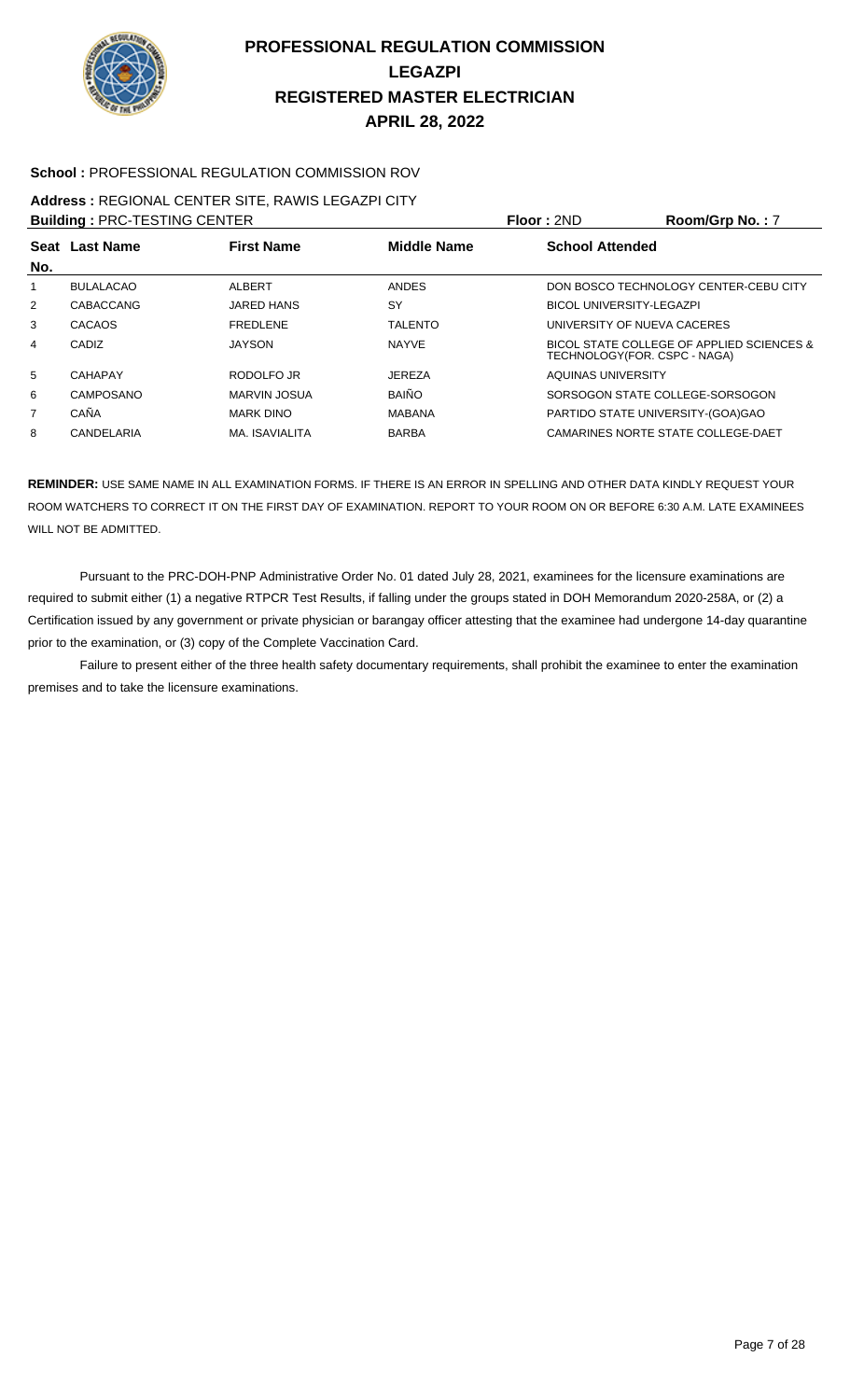

#### **School :** PROFESSIONAL REGULATION COMMISSION ROV

### **Address :** REGIONAL CENTER SITE, RAWIS LEGAZPI CITY

**Building : PRC-TESTING CENTER Floor : 2ND Room/Grp No. : 8** 

| No.            | Seat Last Name   | <b>First Name</b>   | <b>Middle Name</b> | <b>School Attended</b>                                                     |
|----------------|------------------|---------------------|--------------------|----------------------------------------------------------------------------|
|                | CAÑESO           | DARYL               | <b>NAVIDA</b>      | BICOL STATE COLLEGE OF APPLIED SCIENCES &<br>TECHNOLOGY (FOR. CSPC - NAGA) |
| $\overline{2}$ | CANILLO          | JOY                 | <b>CODILLO</b>     | PARTIDO STATE UNIVERSITY-(GOA)GAO                                          |
| 3              | CAO              | <b>MARK ANTHONY</b> | <b>LUNA</b>        | SECONDARY SCHOOL                                                           |
| 4              | CARRETERO        | <b>CHESSLER</b>     | <b>BALLARAN</b>    | BICOL STATE COLLEGE OF APPLIED SCIENCES &<br>TECHNOLOGY (FOR. CSPC - NAGA) |
| 5              | <b>CELETARIA</b> | <b>JANNMERVIN</b>   | CANO               | BICOL STATE COLLEGE OF APPLIED SCIENCES &<br>TECHNOLOGY (FOR. CSPC - NAGA) |
| 6              | <b>CELLS</b>     | ALEXER GINO         | <b>JAVIER</b>      | <b>BICOL UNIVERSITY-LEGAZPI</b>                                            |
| $\overline{7}$ | <b>CLIDORO</b>   | <b>FRANCIS</b>      | <b>PILLOS</b>      | PARTIDO STATE UNIVERSITY-(GOA)GAO                                          |
| 8              | <b>CLUTARIO</b>  | JUVIN               | CAÑAVERAS          | TECHNICAL SCHOOL                                                           |

**REMINDER:** USE SAME NAME IN ALL EXAMINATION FORMS. IF THERE IS AN ERROR IN SPELLING AND OTHER DATA KINDLY REQUEST YOUR ROOM WATCHERS TO CORRECT IT ON THE FIRST DAY OF EXAMINATION. REPORT TO YOUR ROOM ON OR BEFORE 6:30 A.M. LATE EXAMINEES WILL NOT BE ADMITTED.

 Pursuant to the PRC-DOH-PNP Administrative Order No. 01 dated July 28, 2021, examinees for the licensure examinations are required to submit either (1) a negative RTPCR Test Results, if falling under the groups stated in DOH Memorandum 2020-258A, or (2) a Certification issued by any government or private physician or barangay officer attesting that the examinee had undergone 14-day quarantine prior to the examination, or (3) copy of the Complete Vaccination Card.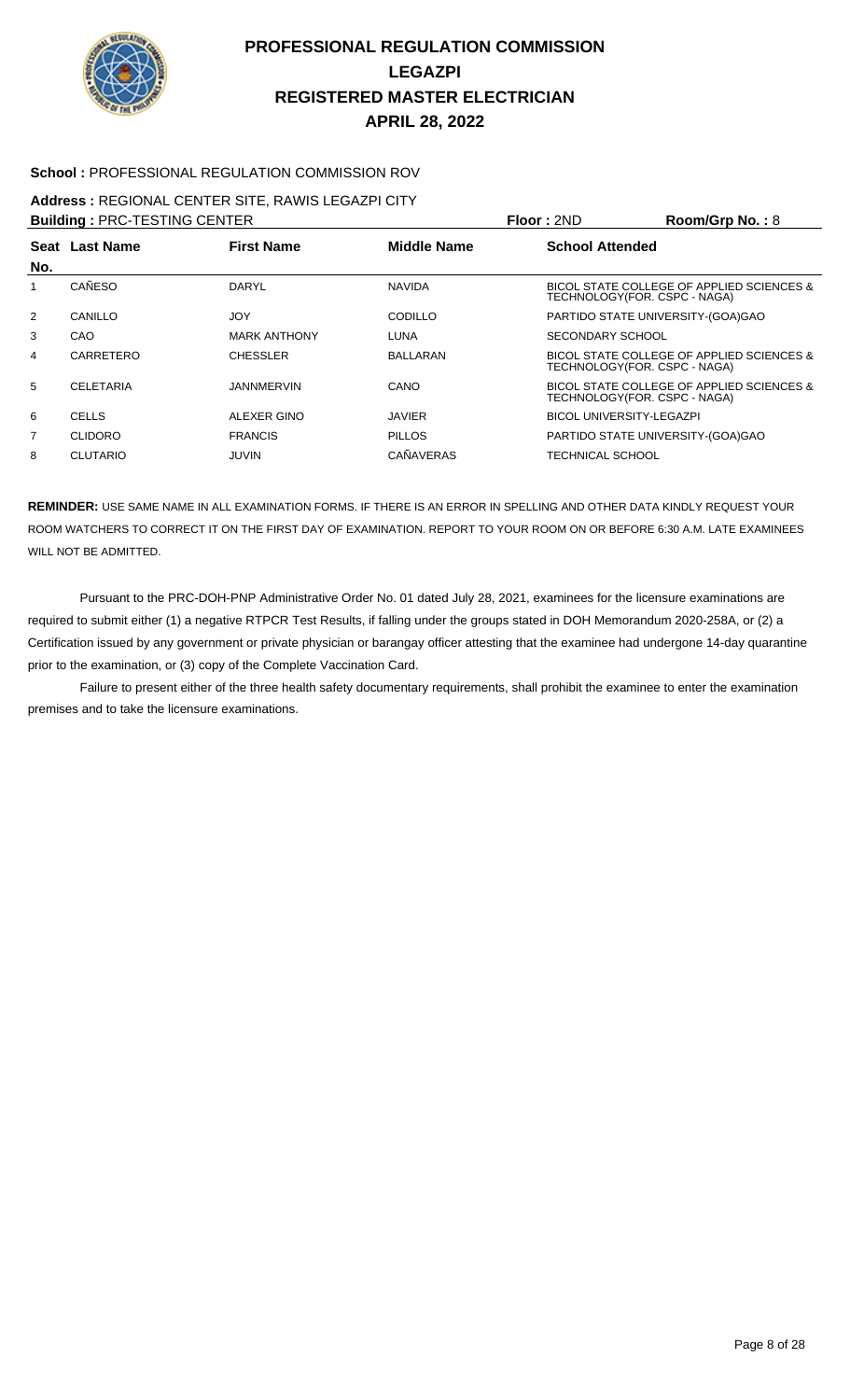

#### **School :** PROFESSIONAL REGULATION COMMISSION ROV

### **Address :** REGIONAL CENTER SITE, RAWIS LEGAZPI CITY

| <b>Building: PRC-TESTING CENTER</b> |                |                    |                    | Floor: 2ND                                                | Room/Grp No.: 9                              |
|-------------------------------------|----------------|--------------------|--------------------|-----------------------------------------------------------|----------------------------------------------|
|                                     | Seat Last Name | <b>First Name</b>  | <b>Middle Name</b> | <b>School Attended</b>                                    |                                              |
| No.                                 |                |                    |                    |                                                           |                                              |
|                                     | COLLAO         | <b>NASH NICHOL</b> | ARCILLA            |                                                           | CAMARINES SUR POLYTECHNIC COLLEGE-NABUA      |
| 2                                   | <b>COSA</b>    | ARNEL              | ASIAS              | CENTRAL BICOL STATE UNIVERSITY OF<br>POLYTECHNIC COLLEGE) | AGRICULTURE - CALABANGA (CALABANGA           |
| 3                                   | COSTO          | <b>BABYLEN</b>     | COMBO              | <b>BICOL UNIVERSITY-LEGAZPI</b>                           |                                              |
| 4                                   | <b>DAYOT</b>   | <b>DEBBIE</b>      | <b>RED</b>         |                                                           | SORSOGON STATE COLLEGE-SORSOGON              |
| 5                                   | DE LA CRUZ     | <b>RENCY</b>       | GALAN              |                                                           | CAMARINES SUR POLYTECHNIC COLLEGE-NABUA      |
| 6                                   | DE LOS SANTOS  | <b>RICKY</b>       | <b>VICTORIO</b>    | TECHNOLOGY (FOR. CSPC - NAGA)                             | BICOL STATE COLLEGE OF APPLIED SCIENCES &    |
| $\overline{7}$                      | DE LUMEN       | <b>CHRISTIAN</b>   | <b>TARAYA</b>      |                                                           | BICOL UNIVERSITY IND'L TECH. (BUCIT)-LEGAZPI |
| 8                                   | DE QUIROZ      | <b>ROUIE</b>       | <b>BERMEJO</b>     |                                                           | CATANDUANES STATE UNIVERSITY VIRAC           |

**REMINDER:** USE SAME NAME IN ALL EXAMINATION FORMS. IF THERE IS AN ERROR IN SPELLING AND OTHER DATA KINDLY REQUEST YOUR ROOM WATCHERS TO CORRECT IT ON THE FIRST DAY OF EXAMINATION. REPORT TO YOUR ROOM ON OR BEFORE 6:30 A.M. LATE EXAMINEES WILL NOT BE ADMITTED.

 Pursuant to the PRC-DOH-PNP Administrative Order No. 01 dated July 28, 2021, examinees for the licensure examinations are required to submit either (1) a negative RTPCR Test Results, if falling under the groups stated in DOH Memorandum 2020-258A, or (2) a Certification issued by any government or private physician or barangay officer attesting that the examinee had undergone 14-day quarantine prior to the examination, or (3) copy of the Complete Vaccination Card.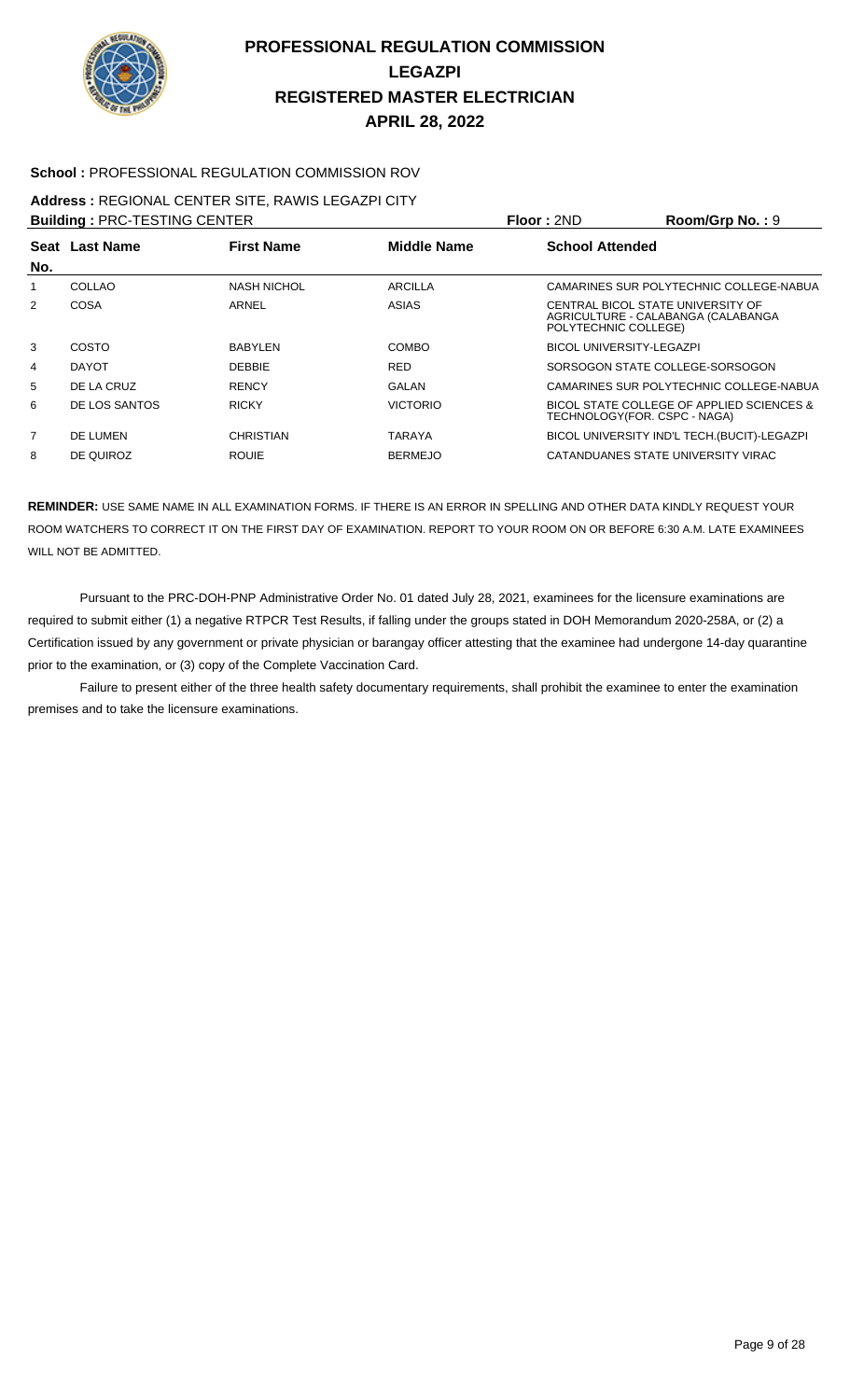

#### **School :** PROFESSIONAL REGULATION COMMISSION ROV

### **Address :** REGIONAL CENTER SITE, RAWIS LEGAZPI CITY

| <b>Building: PRC-TESTING CENTER</b> |                 |                    |                    | Floor: 2ND             | Room/Grp No.: 10                        |
|-------------------------------------|-----------------|--------------------|--------------------|------------------------|-----------------------------------------|
|                                     | Seat Last Name  | <b>First Name</b>  | <b>Middle Name</b> | <b>School Attended</b> |                                         |
| No.                                 |                 |                    |                    |                        |                                         |
|                                     | <b>DEPALMA</b>  | <b>REX STEPHEN</b> | <b>DERLA</b>       |                        | SORSOGON STATE COLLEGE-SORSOGON         |
| 2                                   | <b>DETERA</b>   | <b>KYLE</b>        | <b>MENDOZA</b>     |                        | SORSOGON STATE COLLEGE-SORSOGON         |
| 3                                   | <b>DETERA</b>   | LYLE               | <b>MENDOZA</b>     |                        | SORSOGON STATE COLLEGE-SORSOGON         |
| $\overline{4}$                      | <b>DIALOGO</b>  | NICO ANGELO        | <b>SURITA</b>      |                        | CAMARINES SUR POLYTECHNIC COLLEGE-NABUA |
| 5                                   | <b>DIASANTA</b> | ANGEL KRYSHNA      | <b>ELIGARCO</b>    |                        | SORSOGON STATE COLLEGE-SORSOGON         |
| 6                                   | <b>DIESTA</b>   | REX JOHN           | PACANZA            |                        | SORSOGON STATE COLLEGE-SORSOGON         |
| 7                                   | <b>DINEROS</b>  | <b>MAIDENE</b>     | SORIANO            |                        | SORSOGON STATE COLLEGE-SORSOGON         |
| 8                                   | <b>DIOLATA</b>  | ARVEN              |                    |                        | SORSOGON STATE COLLEGE-SORSOGON         |

**REMINDER:** USE SAME NAME IN ALL EXAMINATION FORMS. IF THERE IS AN ERROR IN SPELLING AND OTHER DATA KINDLY REQUEST YOUR ROOM WATCHERS TO CORRECT IT ON THE FIRST DAY OF EXAMINATION. REPORT TO YOUR ROOM ON OR BEFORE 6:30 A.M. LATE EXAMINEES WILL NOT BE ADMITTED.

 Pursuant to the PRC-DOH-PNP Administrative Order No. 01 dated July 28, 2021, examinees for the licensure examinations are required to submit either (1) a negative RTPCR Test Results, if falling under the groups stated in DOH Memorandum 2020-258A, or (2) a Certification issued by any government or private physician or barangay officer attesting that the examinee had undergone 14-day quarantine prior to the examination, or (3) copy of the Complete Vaccination Card.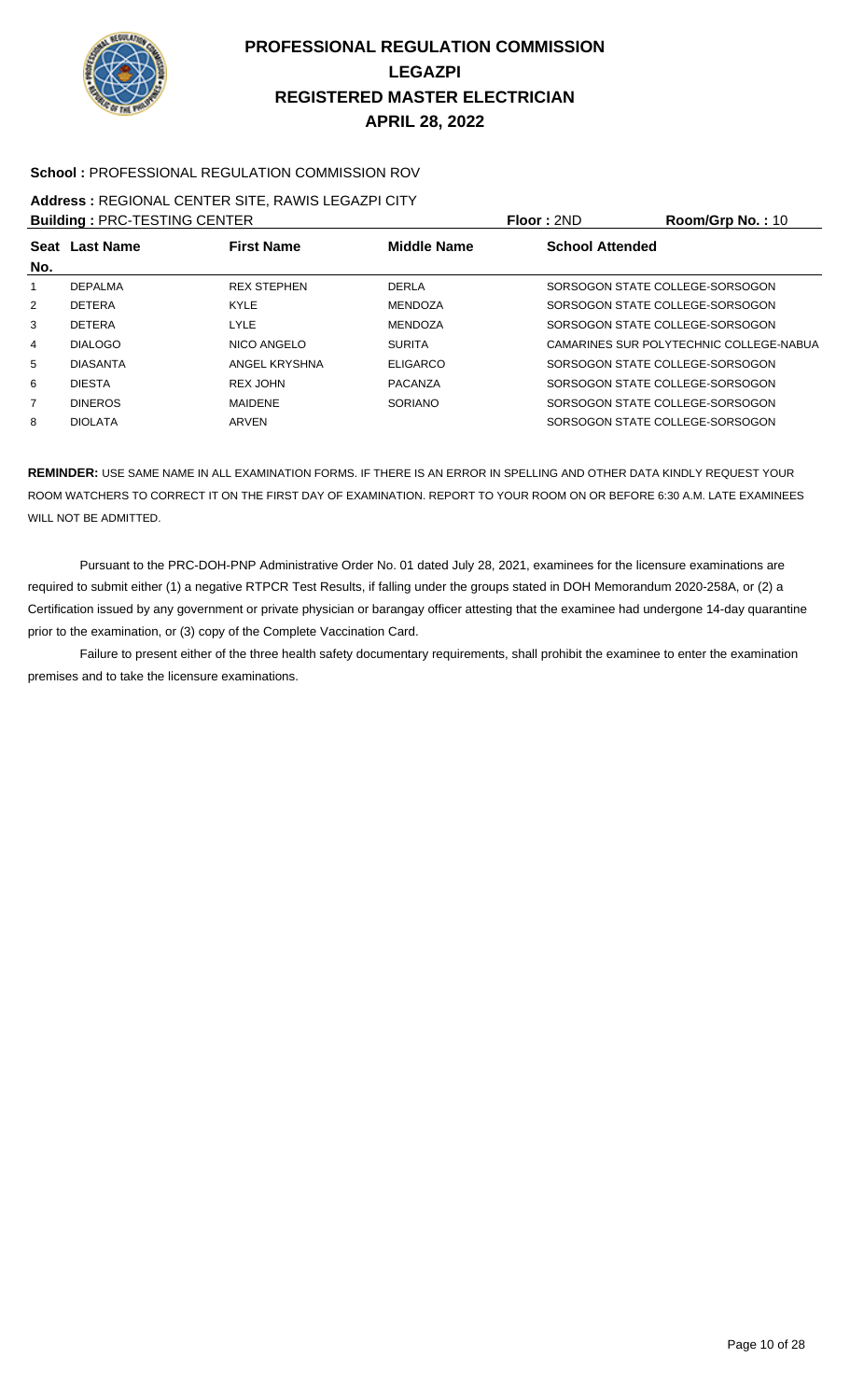

#### **School :** PROFESSIONAL REGULATION COMMISSION ROV

#### **Address :** REGIONAL CENTER SITE, RAWIS LEGAZPI CITY

**Building : PRC-TESTING CENTER Floor : 2ND Room/Grp No. : 11 Seat** Last Name **No. Last Name First Name Middle Name School Attended** DIVINASFLORES ALLAN BERDIN BICOL STATE COLLEGE OF APPLIED SCIENCES & TECHNOLOGY(FOR. CSPC - NAGA) DOLOIRAS JAN PAOLO DEMDAM SORSOGON STATE COLLEGE-SORSOGON DOLOT MICHELLE ANN LASAY SORSOGON STATE COLLEGE-SORSOGON DOMDOM ROSECHEL MARIE DESTAJO SORSOGON STATE COLLEGE-SORSOGON ENAJE CLAUDINE OLICIA SORSOGON STATE COLLEGE-SORSOGON ESCOLANO MYRO GAMBAN CAMARINES SUR POLYTECHNIC COLLEGE-NABUA ESPALDON REGIN ESCOBEDO SORSOGON STATE COLLEGE-SORSOGON ESPINOLA JANNEL MICA DOGILLO SORSOGON STATE COLLEGE-SORSOGON

**REMINDER:** USE SAME NAME IN ALL EXAMINATION FORMS. IF THERE IS AN ERROR IN SPELLING AND OTHER DATA KINDLY REQUEST YOUR ROOM WATCHERS TO CORRECT IT ON THE FIRST DAY OF EXAMINATION. REPORT TO YOUR ROOM ON OR BEFORE 6:30 A.M. LATE EXAMINEES WILL NOT BE ADMITTED.

 Pursuant to the PRC-DOH-PNP Administrative Order No. 01 dated July 28, 2021, examinees for the licensure examinations are required to submit either (1) a negative RTPCR Test Results, if falling under the groups stated in DOH Memorandum 2020-258A, or (2) a Certification issued by any government or private physician or barangay officer attesting that the examinee had undergone 14-day quarantine prior to the examination, or (3) copy of the Complete Vaccination Card.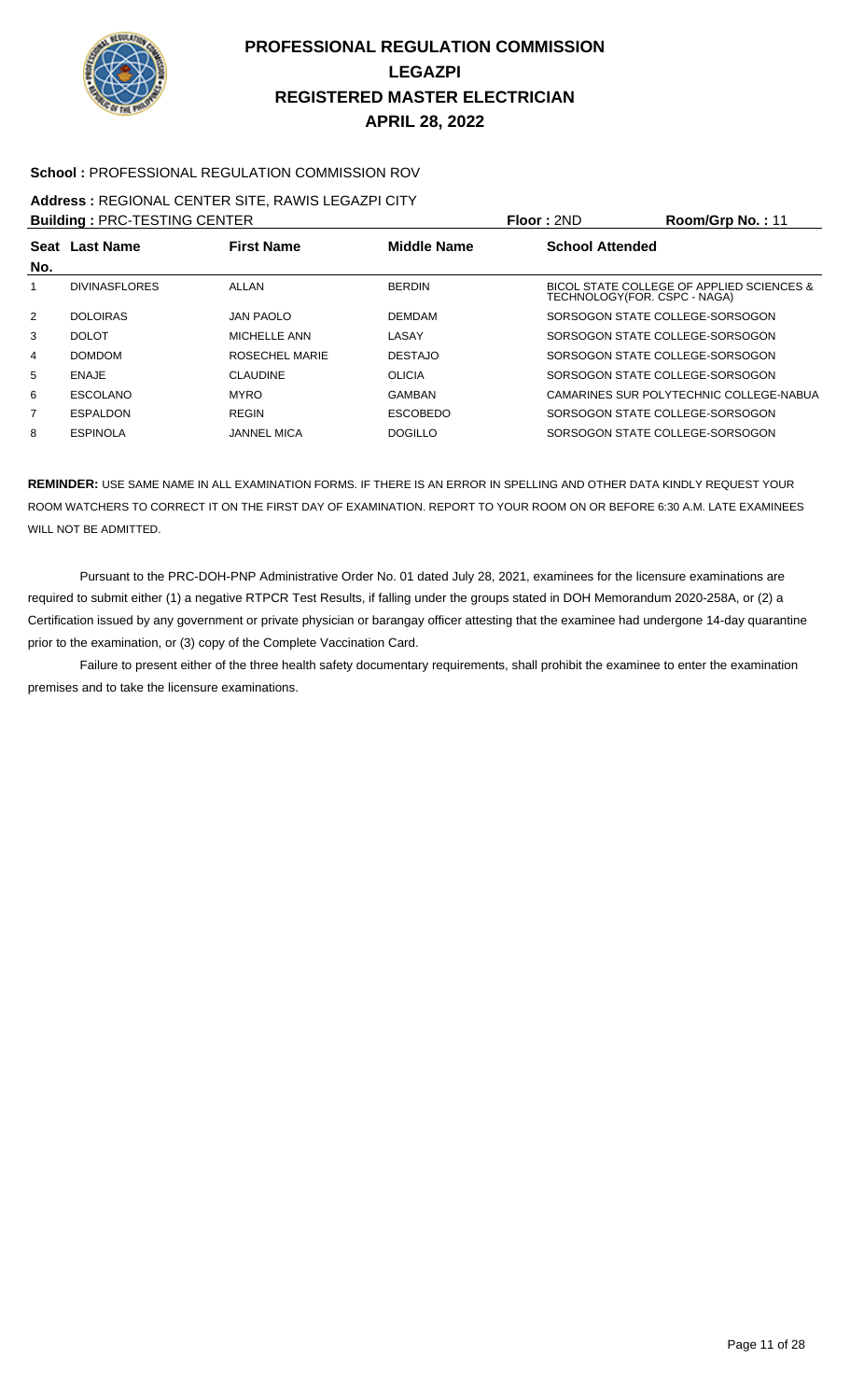

#### **School :** PROFESSIONAL REGULATION COMMISSION ROV

### **Address :** REGIONAL CENTER SITE, RAWIS LEGAZPI CITY

**Building :** PRC-TESTING CENTER **Floor :** 2ND **Room/Grp No. :** 12

| No. | Seat Last Name     | <b>First Name</b>    | <b>Middle Name</b> | <b>School Attended</b>                                                    |  |
|-----|--------------------|----------------------|--------------------|---------------------------------------------------------------------------|--|
| 1   | <b>ESPINOLA</b>    | <b>JIAR</b>          | <b>DOMETITA</b>    | SORSOGON STATE COLLEGE-SORSOGON                                           |  |
| 2   | <b>FABIO JURIL</b> | <b>JURIL FABIO</b>   | <b>OLICIA</b>      | UNIVERSITY OF MAKATI                                                      |  |
| 3   | <b>FELIZARDO</b>   | <b>NORWEL</b>        | <b>VERA</b>        | BICOL STATE COLLEGE OF APPLIED SCIENCES &<br>TECHNOLOGY(FOR. CSPC - NAGA) |  |
| 4   | <b>FERNANDEZ</b>   | <b>PIOLO VINCENT</b> | TY                 | SORSOGON STATE COLLEGE-SORSOGON                                           |  |
| 5   | <b>FLORALDE</b>    | <b>JEROME</b>        | <b>ESTOPACE</b>    | SORSOGON STATE COLLEGE-SORSOGON                                           |  |
| 6   | <b>FORTE</b>       | <b>ROMNICK</b>       | <b>GENODIPA</b>    | SECONDARY SCHOOL                                                          |  |
| 7   | <b>FORTES</b>      | <b>DEOVIC</b>        | <b>DEUDA</b>       | SORSOGON STATE COLLEGE-SORSOGON                                           |  |
| 8   | <b>FULONG</b>      | JEZIEL               | <b>FRIVALDO</b>    | SORSOGON STATE COLLEGE-SORSOGON                                           |  |
|     |                    |                      |                    |                                                                           |  |

**REMINDER:** USE SAME NAME IN ALL EXAMINATION FORMS. IF THERE IS AN ERROR IN SPELLING AND OTHER DATA KINDLY REQUEST YOUR ROOM WATCHERS TO CORRECT IT ON THE FIRST DAY OF EXAMINATION. REPORT TO YOUR ROOM ON OR BEFORE 6:30 A.M. LATE EXAMINEES WILL NOT BE ADMITTED.

 Pursuant to the PRC-DOH-PNP Administrative Order No. 01 dated July 28, 2021, examinees for the licensure examinations are required to submit either (1) a negative RTPCR Test Results, if falling under the groups stated in DOH Memorandum 2020-258A, or (2) a Certification issued by any government or private physician or barangay officer attesting that the examinee had undergone 14-day quarantine prior to the examination, or (3) copy of the Complete Vaccination Card.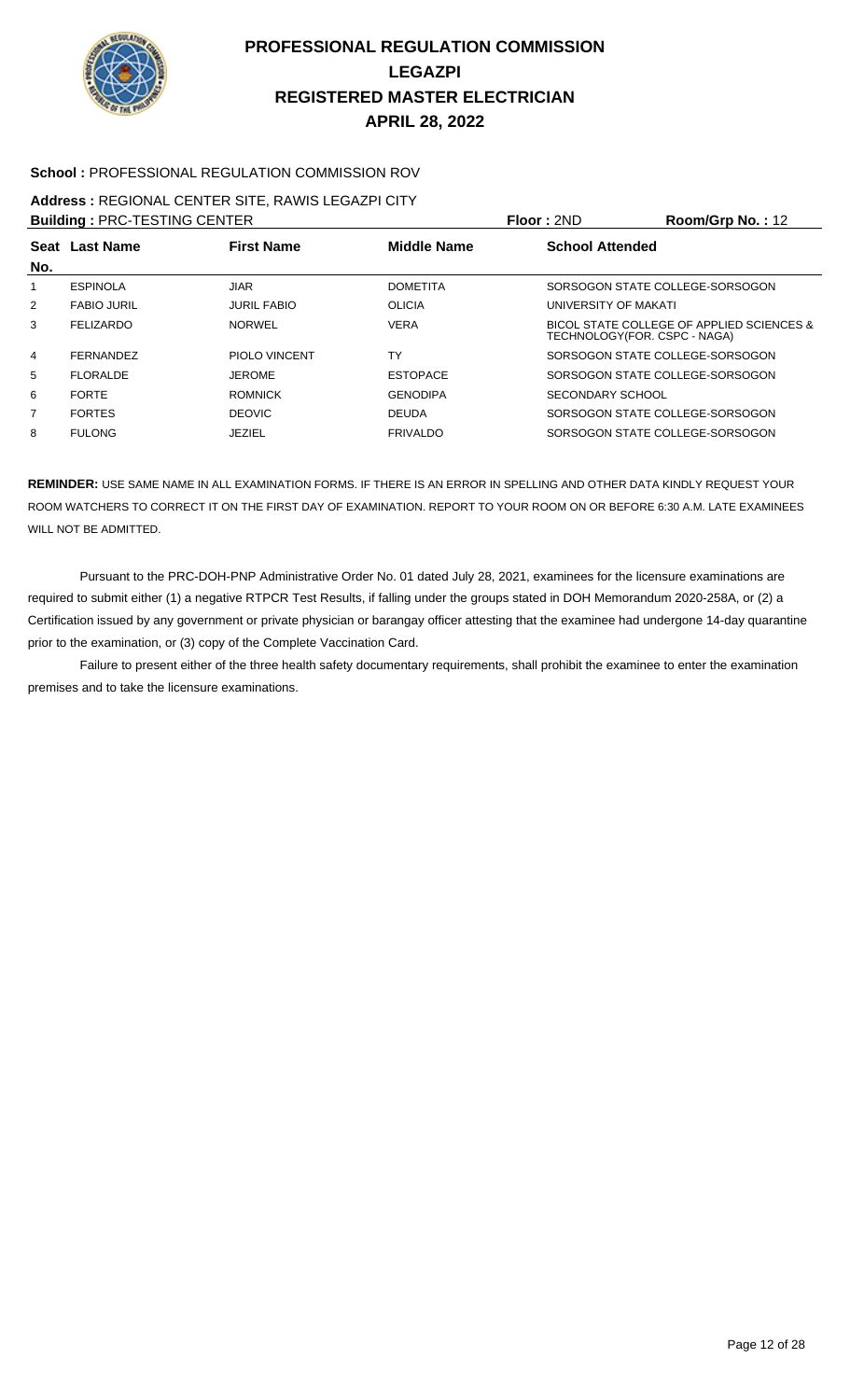

#### **School :** DIVINE WORD COLLEGE OF LEGAZPI

#### **Address :** RIZAL AVENUE, OLD ALBAY DISTRICT, LEGAZPI CITY, ALBAY

| <b>Building: MAIN</b> |                 |                        |                    | Floor: 2ND                      | Room/Grp No.: 1                    |
|-----------------------|-----------------|------------------------|--------------------|---------------------------------|------------------------------------|
|                       | Seat Last Name  | <b>First Name</b>      | <b>Middle Name</b> | <b>School Attended</b>          |                                    |
| No.                   |                 |                        |                    |                                 |                                    |
| 1                     | <b>FURAQUE</b>  | AMALIA                 | <b>FORTES</b>      | SORSOGON STATE COLLEGE-SORSOGON |                                    |
| 2                     | GALPO           | <b>CHRISTIAN</b>       | <b>BRIN</b>        | SORSOGON STATE COLLEGE-SORSOGON |                                    |
| 3                     | <b>GALVEZ</b>   | <b>KEMUEL</b>          | CLACIO             |                                 | CAMARINES NORTE STATE COLLEGE-DAET |
| 4                     | <b>GARCIA</b>   | JAY                    | EREÑO              | SORSOGON STATE COLLEGE-SORSOGON |                                    |
| 5                     | <b>GARCIA</b>   | <b>JIM GERALD</b>      | CERILLO            |                                 | CAMARINES NORTE STATE COLLEGE-DAET |
| 6                     | <b>GARDUQUE</b> | <b>JOHN ROMMEL</b>     | <b>FIDELSON</b>    | SORSOGON STATE COLLEGE-SORSOGON |                                    |
| $\overline{7}$        | <b>GEALONE</b>  | <b>BENEDICT JOSEPH</b> | LAGCO              | SORSOGON STATE COLLEGE-SORSOGON |                                    |
| 8                     | <b>GELACIO</b>  | <b>MARIELLE</b>        | <b>HILAO</b>       | SORSOGON STATE COLLEGE-SORSOGON |                                    |

**REMINDER:** USE SAME NAME IN ALL EXAMINATION FORMS. IF THERE IS AN ERROR IN SPELLING AND OTHER DATA KINDLY REQUEST YOUR ROOM WATCHERS TO CORRECT IT ON THE FIRST DAY OF EXAMINATION. REPORT TO YOUR ROOM ON OR BEFORE 6:30 A.M. LATE EXAMINEES WILL NOT BE ADMITTED.

 Pursuant to the PRC-DOH-PNP Administrative Order No. 01 dated July 28, 2021, examinees for the licensure examinations are required to submit either (1) a negative RTPCR Test Results, if falling under the groups stated in DOH Memorandum 2020-258A, or (2) a Certification issued by any government or private physician or barangay officer attesting that the examinee had undergone 14-day quarantine prior to the examination, or (3) copy of the Complete Vaccination Card.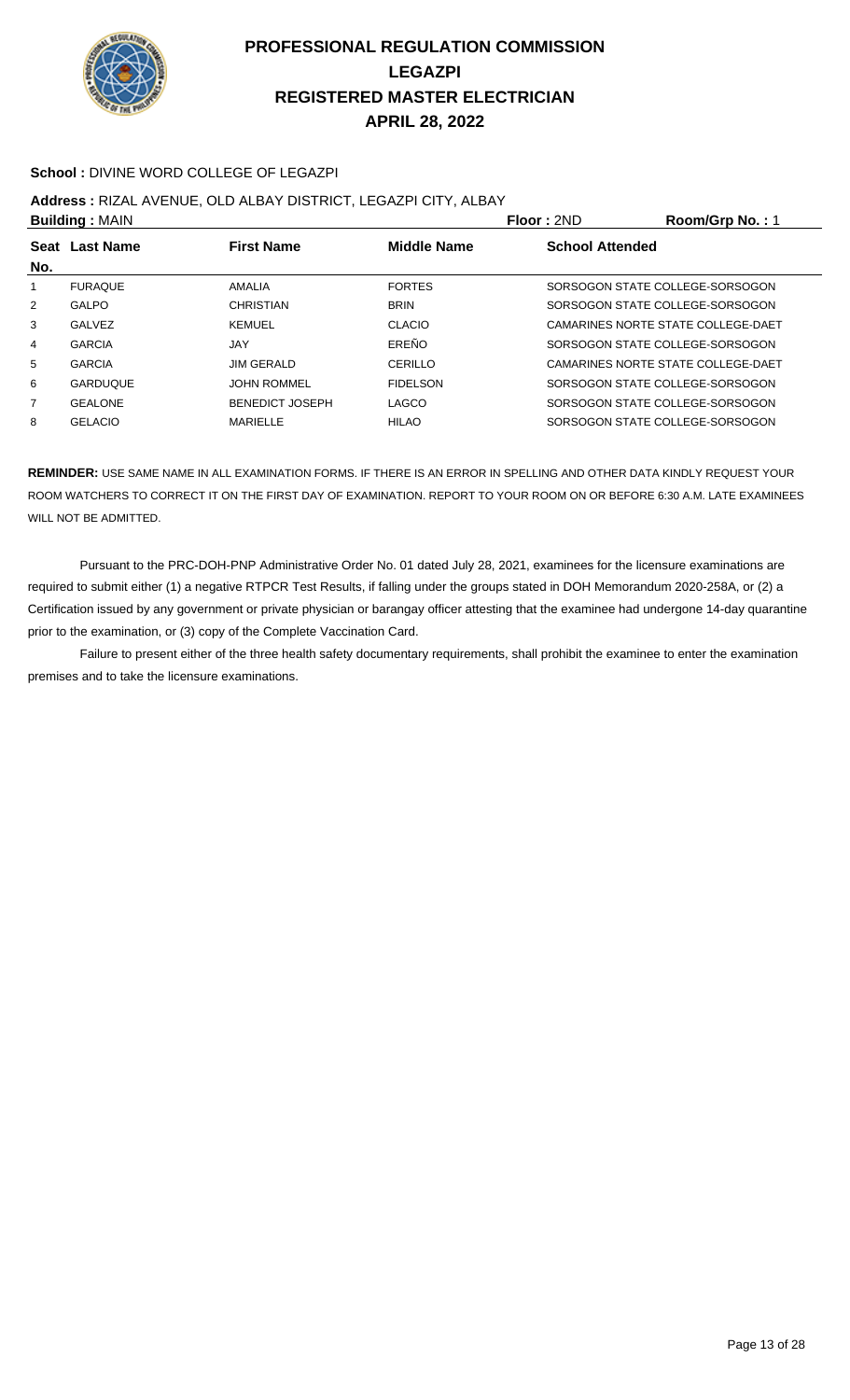

#### School : DIVINE WORD COLLEGE OF LEGAZPI

**Address :** RIZAL AVENUE, OLD ALBAY DISTRICT, LEGAZPI CITY, ALBAY

| <b>Building: MAIN</b> |                    |                     |                | Floor: 2ND                      | Room/Grp No.: 2                              |
|-----------------------|--------------------|---------------------|----------------|---------------------------------|----------------------------------------------|
| No.                   | Seat Last Name     | <b>First Name</b>   | Middle Name    | <b>School Attended</b>          |                                              |
|                       | <b>GERONIMO</b>    | AARON FREDERICK     | <b>DIZON</b>   |                                 | BICOL UNIVERSITY IND'L TECH. (BUCIT)-LEGAZPI |
| $\overline{2}$        | <b>GONZALES</b>    | <b>JAN GWYNETTE</b> | <b>ESPEÑO</b>  | SORSOGON STATE COLLEGE-SORSOGON |                                              |
| 3                     | <b>GRANADILLOS</b> | AI FX JR            | ASANZA         | DEVERA INSTITUTE OF TECHNOLOGY  |                                              |
| 4                     | <b>GRIARTE</b>     | KHATELYN            | AFABLE         | SORSOGON STATE COLLEGE-SORSOGON |                                              |
| 5                     | <b>GURAN</b>       | <b>JM LEONCIO</b>   | QUINTANO       | SORSOGON STATE COLLEGE-SORSOGON |                                              |
| 6                     | <b>HERNANDEZ</b>   | ARVIN               | <b>PETALIO</b> | UNIVERSITY OF NUEVA CACERES     |                                              |
| $\overline{7}$        | <b>HERNANDEZ</b>   | <b>BOYET</b>        | <b>PASCUAL</b> | TECHNOLOGY(FOR. CSPC - NAGA)    | BICOL STATE COLLEGE OF APPLIED SCIENCES &    |
| 8                     | HUGO               | <b>SHAUN</b>        | <b>BARBIN</b>  | SORSOGON STATE COLLEGE-SORSOGON |                                              |
|                       |                    |                     |                |                                 |                                              |

**REMINDER:** USE SAME NAME IN ALL EXAMINATION FORMS. IF THERE IS AN ERROR IN SPELLING AND OTHER DATA KINDLY REQUEST YOUR ROOM WATCHERS TO CORRECT IT ON THE FIRST DAY OF EXAMINATION. REPORT TO YOUR ROOM ON OR BEFORE 6:30 A.M. LATE EXAMINEES WILL NOT BE ADMITTED.

 Pursuant to the PRC-DOH-PNP Administrative Order No. 01 dated July 28, 2021, examinees for the licensure examinations are required to submit either (1) a negative RTPCR Test Results, if falling under the groups stated in DOH Memorandum 2020-258A, or (2) a Certification issued by any government or private physician or barangay officer attesting that the examinee had undergone 14-day quarantine prior to the examination, or (3) copy of the Complete Vaccination Card.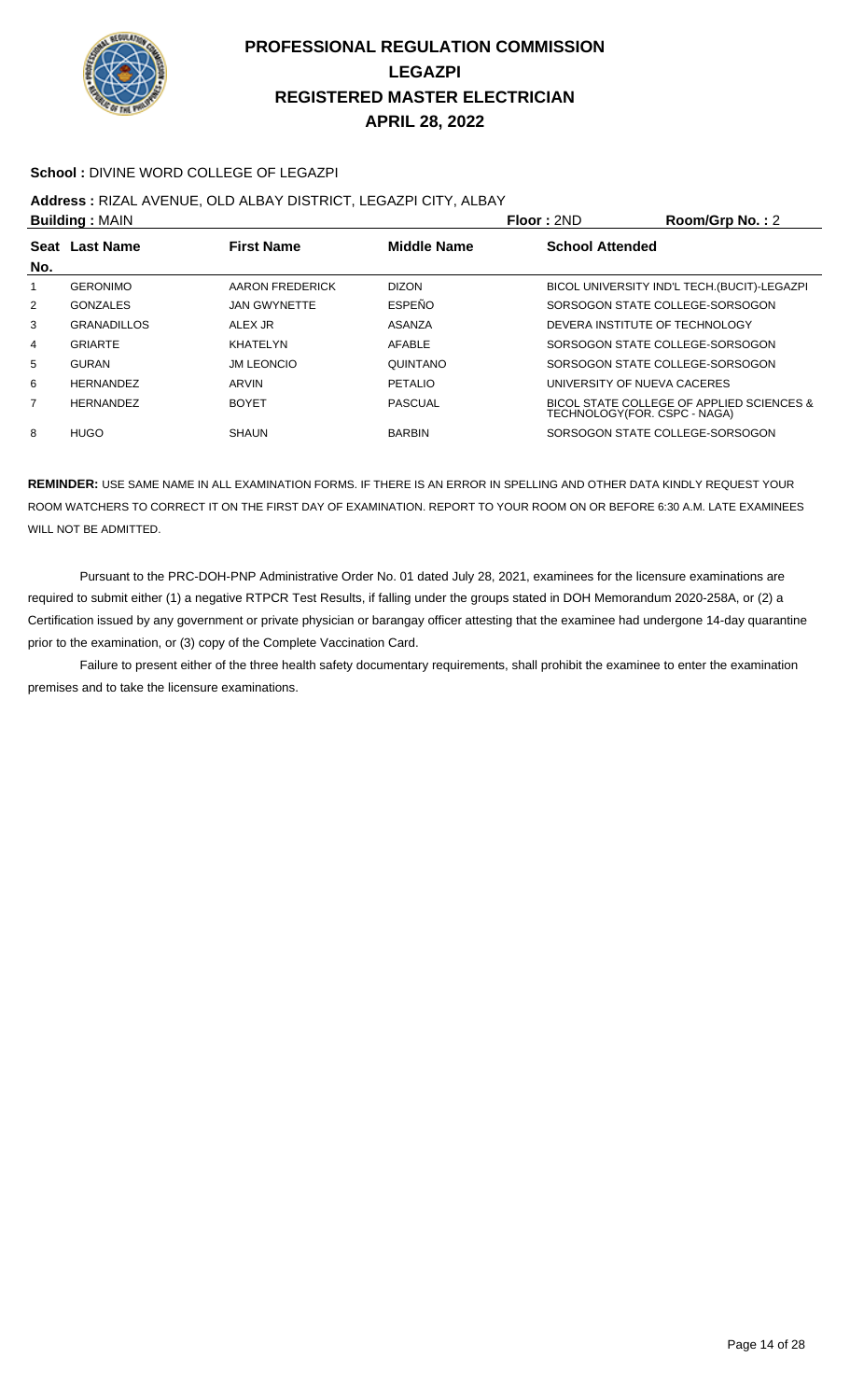

#### **School :** DIVINE WORD COLLEGE OF LEGAZPI

### **Address :** RIZAL AVENUE, OLD ALBAY DISTRICT, LEGAZPI CITY, ALBAY

| <b>Building: MAIN</b>                                            |                     |                  |                             | Room/Grp No.: $3$                       |  |
|------------------------------------------------------------------|---------------------|------------------|-----------------------------|-----------------------------------------|--|
| <b>Middle Name</b><br><b>First Name</b><br>Seat Last Name<br>No. |                     |                  | <b>School Attended</b>      |                                         |  |
|                                                                  |                     |                  |                             |                                         |  |
| HULAR                                                            | <b>JOEL SR</b>      | <b>BUENAFLOR</b> | <b>QUEZON ACADEMY-BULAN</b> |                                         |  |
| <b>HULAR</b>                                                     | <b>JOHN LESTER</b>  | <b>BARQUILLA</b> |                             | SORSOGON STATE COLLEGE-SORSOGON         |  |
| <b>IBARRETA</b>                                                  | JOJE                | ILAGAN           |                             | CAMARINES SUR POLYTECHNIC COLLEGE-NABUA |  |
| <b>ICARANOM</b>                                                  | <b>JUSHUA ITHAN</b> | PERANCA          |                             | CAMARINES SUR POLYTECHNIC COLLEGE-NABUA |  |
| <b>JALMASCO</b>                                                  | <b>RECHELE</b>      | ABAÑA            |                             | SORSOGON STATE COLLEGE-SORSOGON         |  |
| <b>JAZMIN</b>                                                    | <b>MIKE</b>         | <b>ESPALDON</b>  |                             | SORSOGON STATE COLLEGE-SORSOGON         |  |
| <b>JEBULAN</b>                                                   | <b>VIVIEN-VICK</b>  | CREDO            |                             | SORSOGON STATE COLLEGE-SORSOGON         |  |
|                                                                  |                     |                  |                             | <b>Floor: 2ND</b>                       |  |

**REMINDER:** USE SAME NAME IN ALL EXAMINATION FORMS. IF THERE IS AN ERROR IN SPELLING AND OTHER DATA KINDLY REQUEST YOUR ROOM WATCHERS TO CORRECT IT ON THE FIRST DAY OF EXAMINATION. REPORT TO YOUR ROOM ON OR BEFORE 6:30 A.M. LATE EXAMINEES WILL NOT BE ADMITTED.

 Pursuant to the PRC-DOH-PNP Administrative Order No. 01 dated July 28, 2021, examinees for the licensure examinations are required to submit either (1) a negative RTPCR Test Results, if falling under the groups stated in DOH Memorandum 2020-258A, or (2) a Certification issued by any government or private physician or barangay officer attesting that the examinee had undergone 14-day quarantine prior to the examination, or (3) copy of the Complete Vaccination Card.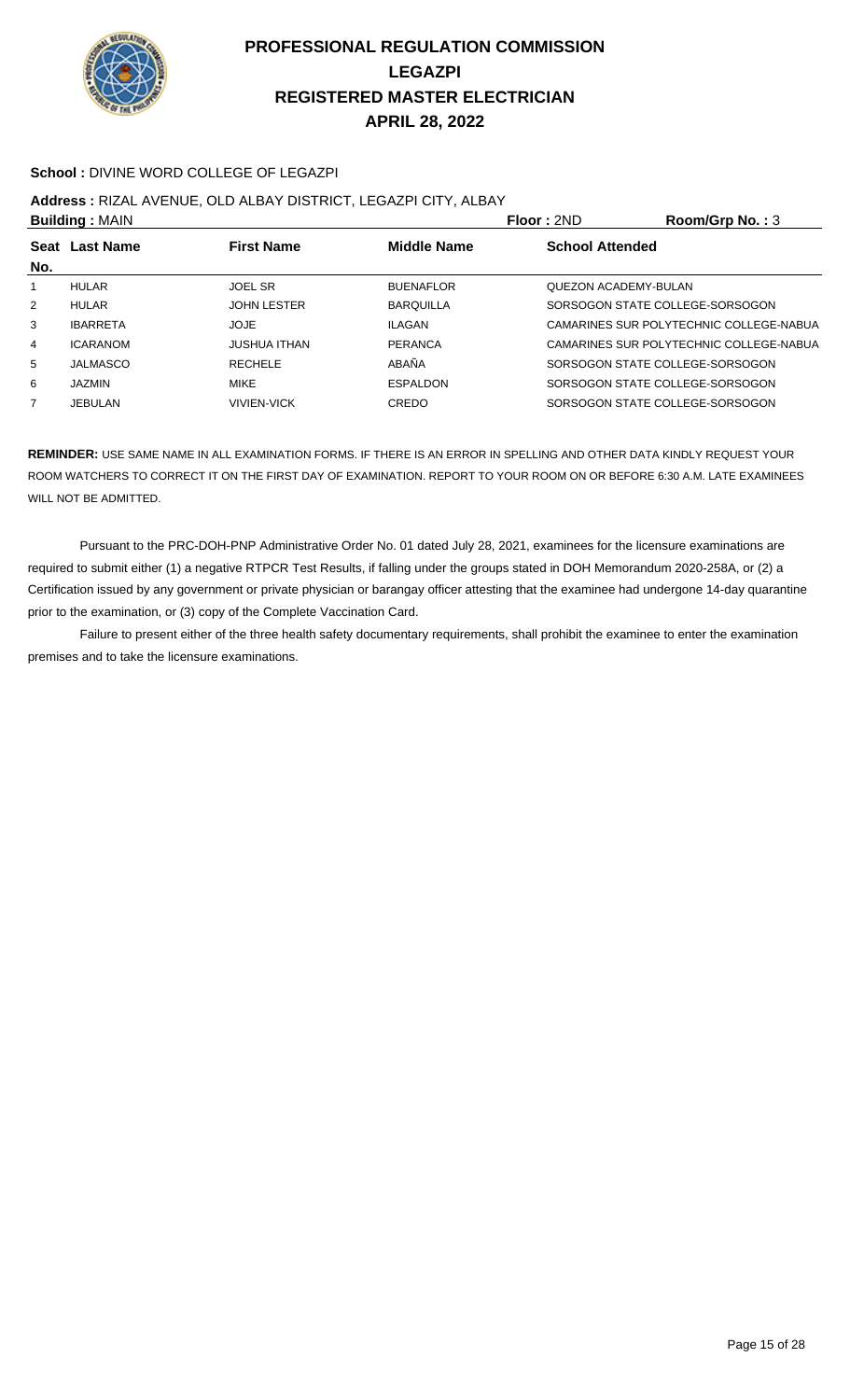

#### **School :** DIVINE WORD COLLEGE OF LEGAZPI

### **Address :** RIZAL AVENUE, OLD ALBAY DISTRICT, LEGAZPI CITY, ALBAY

| <b>Building: MAIN</b> |                                                           |                    | Floor: 2ND       | Room/Grp No.: 4                 |                                         |
|-----------------------|-----------------------------------------------------------|--------------------|------------------|---------------------------------|-----------------------------------------|
|                       | <b>First Name</b><br><b>Middle Name</b><br>Seat Last Name |                    |                  | <b>School Attended</b>          |                                         |
| No.                   |                                                           |                    |                  |                                 |                                         |
|                       | <b>JOVEN</b>                                              | <b>MARK ANGELO</b> | <b>BAGAPORO</b>  |                                 | CAMARINES SUR POLYTECHNIC COLLEGE-NABUA |
| 2                     | LABAYANI                                                  | <b>IVAN JAMES</b>  | <b>CHAVEZ</b>    |                                 | SORSOGON STATE COLLEGE-SORSOGON         |
| 3                     | LAGMAN                                                    | <b>KRISTINE</b>    | <b>MAGAYANES</b> | <b>BICOL UNIVERSITY-LEGAZPI</b> |                                         |
| 4                     | LANUZA                                                    | <b>FRITZ</b>       | HUBILLA          |                                 | SORSOGON STATE COLLEGE-SORSOGON         |
| 5                     | LATUGA                                                    | CARMELA            | <b>JERESANO</b>  |                                 | SORSOGON STATE COLLEGE-SORSOGON         |
| 6                     | LAZARTE                                                   | RIZA JEAN          |                  |                                 | SORSOGON STATE COLLEGE-SORSOGON         |
| 7                     | LEGASPI                                                   | JOSEL              | <b>JEBULAN</b>   |                                 | SORSOGON STATE COLLEGE-SORSOGON         |
|                       |                                                           |                    |                  |                                 |                                         |

**REMINDER:** USE SAME NAME IN ALL EXAMINATION FORMS. IF THERE IS AN ERROR IN SPELLING AND OTHER DATA KINDLY REQUEST YOUR ROOM WATCHERS TO CORRECT IT ON THE FIRST DAY OF EXAMINATION. REPORT TO YOUR ROOM ON OR BEFORE 6:30 A.M. LATE EXAMINEES WILL NOT BE ADMITTED.

 Pursuant to the PRC-DOH-PNP Administrative Order No. 01 dated July 28, 2021, examinees for the licensure examinations are required to submit either (1) a negative RTPCR Test Results, if falling under the groups stated in DOH Memorandum 2020-258A, or (2) a Certification issued by any government or private physician or barangay officer attesting that the examinee had undergone 14-day quarantine prior to the examination, or (3) copy of the Complete Vaccination Card.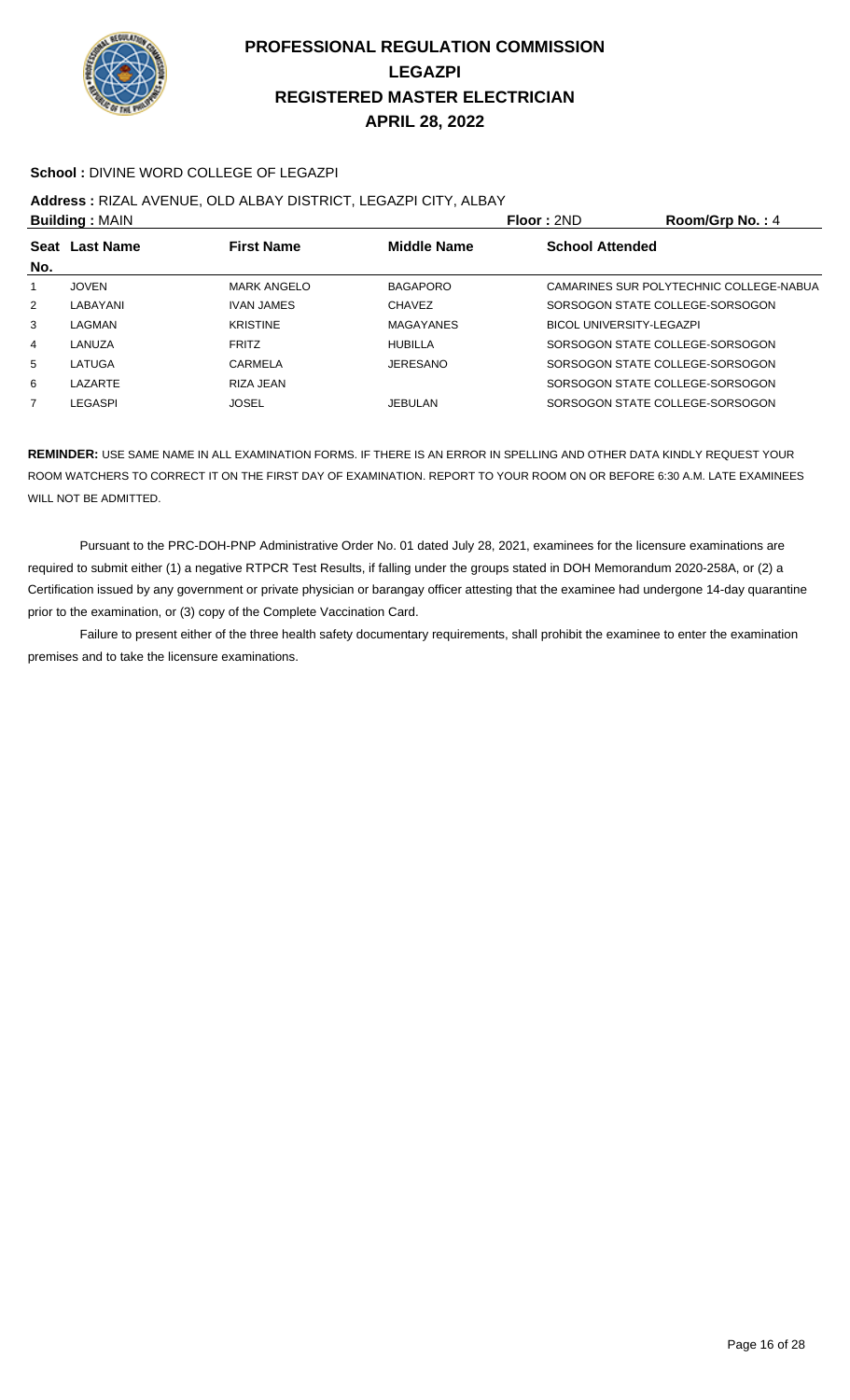

#### **School :** DIVINE WORD COLLEGE OF LEGAZPI

**Address :** RIZAL AVENUE, OLD ALBAY DISTRICT, LEGAZPI CITY, ALBAY

| <b>Building: MAIN</b> |                                                    |                     | Floor: 2ND        | Room/Grp No.: $5$              |                                                                           |
|-----------------------|----------------------------------------------------|---------------------|-------------------|--------------------------------|---------------------------------------------------------------------------|
|                       | Middle Name<br>Seat Last Name<br><b>First Name</b> |                     |                   | <b>School Attended</b>         |                                                                           |
| No.                   |                                                    |                     |                   |                                |                                                                           |
| 1                     | LEONCITO                                           | <b>FERDINAND</b>    | <b>CLEMENTE</b>   |                                | SORSOGON STATE COLLEGE-SORSOGON                                           |
| 2                     | LIM                                                | <b>CLYDE NICOLE</b> | <b>NEPOMUCENO</b> | DIVINE WORD COLLEGE OF LEGAZPI |                                                                           |
| 3                     | LIM                                                | ROSE SHIELA         | <b>ANDES</b>      |                                | SORSOGON STATE COLLEGE-SORSOGON                                           |
| 4                     | LOLA                                               | <b>REYNEN</b>       | MANZANILLO        |                                | DIVINE WORD COLLEGE OF LEGAZPI                                            |
| 5                     | LONGARES                                           | JAKE                | ALVARADO          |                                | CAMARINES SUR POLYTECHNIC COLLEGE-NABUA                                   |
| 6                     | LORIAGA                                            | <b>CEJAY</b>        | QUILINGAN         | BICOL UNIVERSITY-LEGAZPI       |                                                                           |
| $\overline{7}$        | LUZ                                                | <b>MARK ANTHONY</b> | <b>PARADO</b>     |                                | BICOL STATE COLLEGE OF APPLIED SCIENCES &<br>TECHNOLOGY(FOR. CSPC - NAGA) |

**REMINDER:** USE SAME NAME IN ALL EXAMINATION FORMS. IF THERE IS AN ERROR IN SPELLING AND OTHER DATA KINDLY REQUEST YOUR ROOM WATCHERS TO CORRECT IT ON THE FIRST DAY OF EXAMINATION. REPORT TO YOUR ROOM ON OR BEFORE 6:30 A.M. LATE EXAMINEES WILL NOT BE ADMITTED.

 Pursuant to the PRC-DOH-PNP Administrative Order No. 01 dated July 28, 2021, examinees for the licensure examinations are required to submit either (1) a negative RTPCR Test Results, if falling under the groups stated in DOH Memorandum 2020-258A, or (2) a Certification issued by any government or private physician or barangay officer attesting that the examinee had undergone 14-day quarantine prior to the examination, or (3) copy of the Complete Vaccination Card.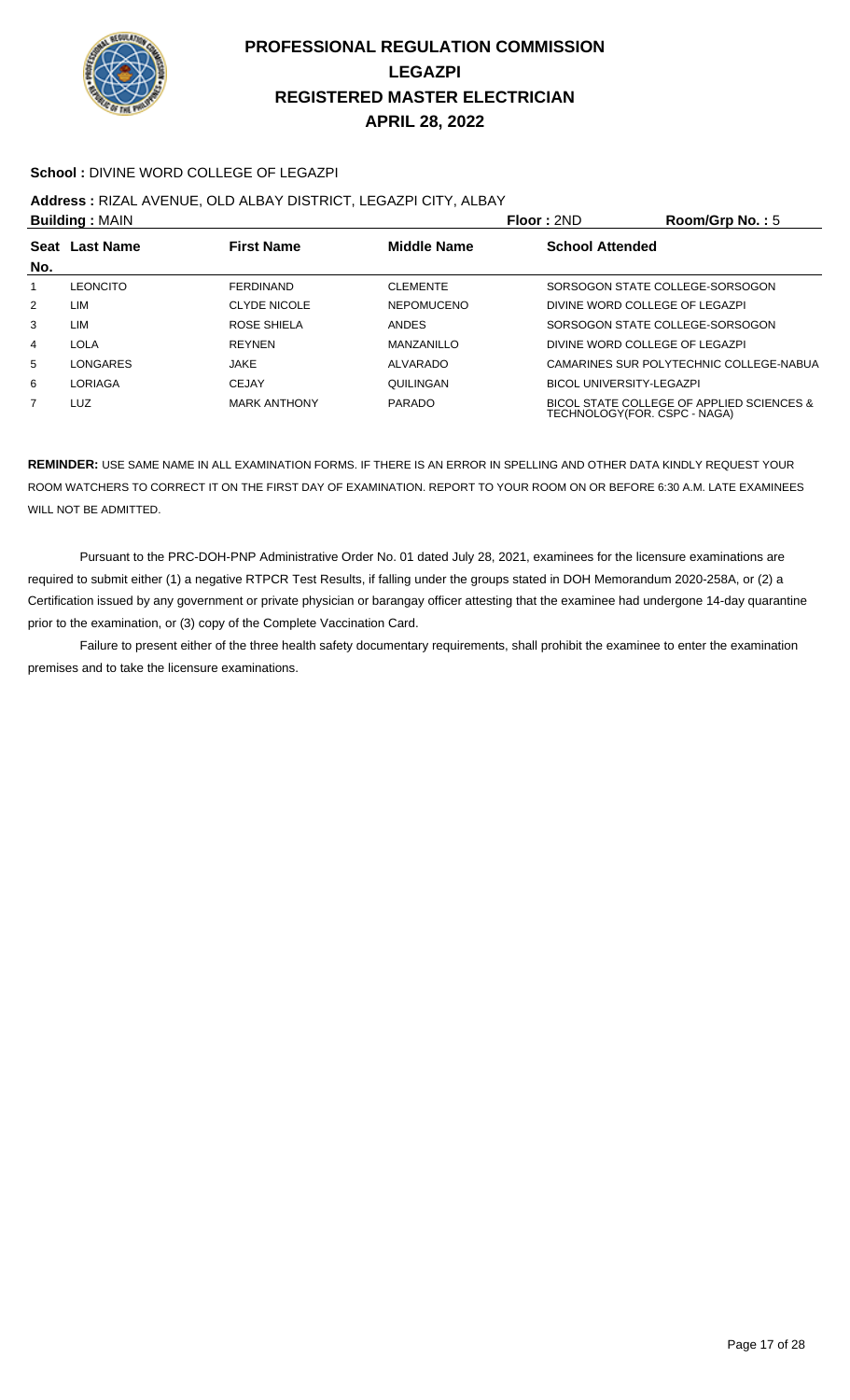

#### **School :** DIVINE WORD COLLEGE OF LEGAZPI

### **Address :** RIZAL AVENUE, OLD ALBAY DISTRICT, LEGAZPI CITY, ALBAY

| <b>Building: MAIN</b> |                  |                     |                    | <b>Floor: 2ND</b>                | Room/Grp No.: 6                              |
|-----------------------|------------------|---------------------|--------------------|----------------------------------|----------------------------------------------|
| No.                   | Seat Last Name   | <b>First Name</b>   | <b>Middle Name</b> | <b>School Attended</b>           |                                              |
|                       | MALAGUEÑO        | <b>RYAN</b>         | <b>BONAYON</b>     | <b>BICOL UNIVERSITY-LEGAZPI</b>  |                                              |
| $\overline{2}$        | MAMAID           | <b>MARK ANTHONY</b> | <b>ORBASE</b>      | SECONDARY SCHOOL                 |                                              |
| 3                     | MAÑAGO           | AARON               | <b>GARCERA</b>     | SORSOGON COLLEGE OF ARTS & TRADE |                                              |
| 4                     | MARANTAL         | SHEILA MAE          | CALMA              | SORSOGON STATE COLLEGE-SORSOGON  |                                              |
| 5                     | <b>MARCAIDA</b>  | <b>JOHN MARK</b>    | CASTRO             |                                  | CAMARINES NORTE STATE COLLEGE-DAET           |
| 6                     | <b>MARIÑAS</b>   | <b>REYMARK</b>      | <b>MAGAYANES</b>   |                                  | BICOL UNIVERSITY IND'L TECH. (BUCIT)-LEGAZPI |
| 7                     | <b>MARJOLINO</b> | <b>JOHN KENNETH</b> | <b>PACARDO</b>     | UNIVERSITY OF NUEVA CACERES      |                                              |

**REMINDER:** USE SAME NAME IN ALL EXAMINATION FORMS. IF THERE IS AN ERROR IN SPELLING AND OTHER DATA KINDLY REQUEST YOUR ROOM WATCHERS TO CORRECT IT ON THE FIRST DAY OF EXAMINATION. REPORT TO YOUR ROOM ON OR BEFORE 6:30 A.M. LATE EXAMINEES WILL NOT BE ADMITTED.

 Pursuant to the PRC-DOH-PNP Administrative Order No. 01 dated July 28, 2021, examinees for the licensure examinations are required to submit either (1) a negative RTPCR Test Results, if falling under the groups stated in DOH Memorandum 2020-258A, or (2) a Certification issued by any government or private physician or barangay officer attesting that the examinee had undergone 14-day quarantine prior to the examination, or (3) copy of the Complete Vaccination Card.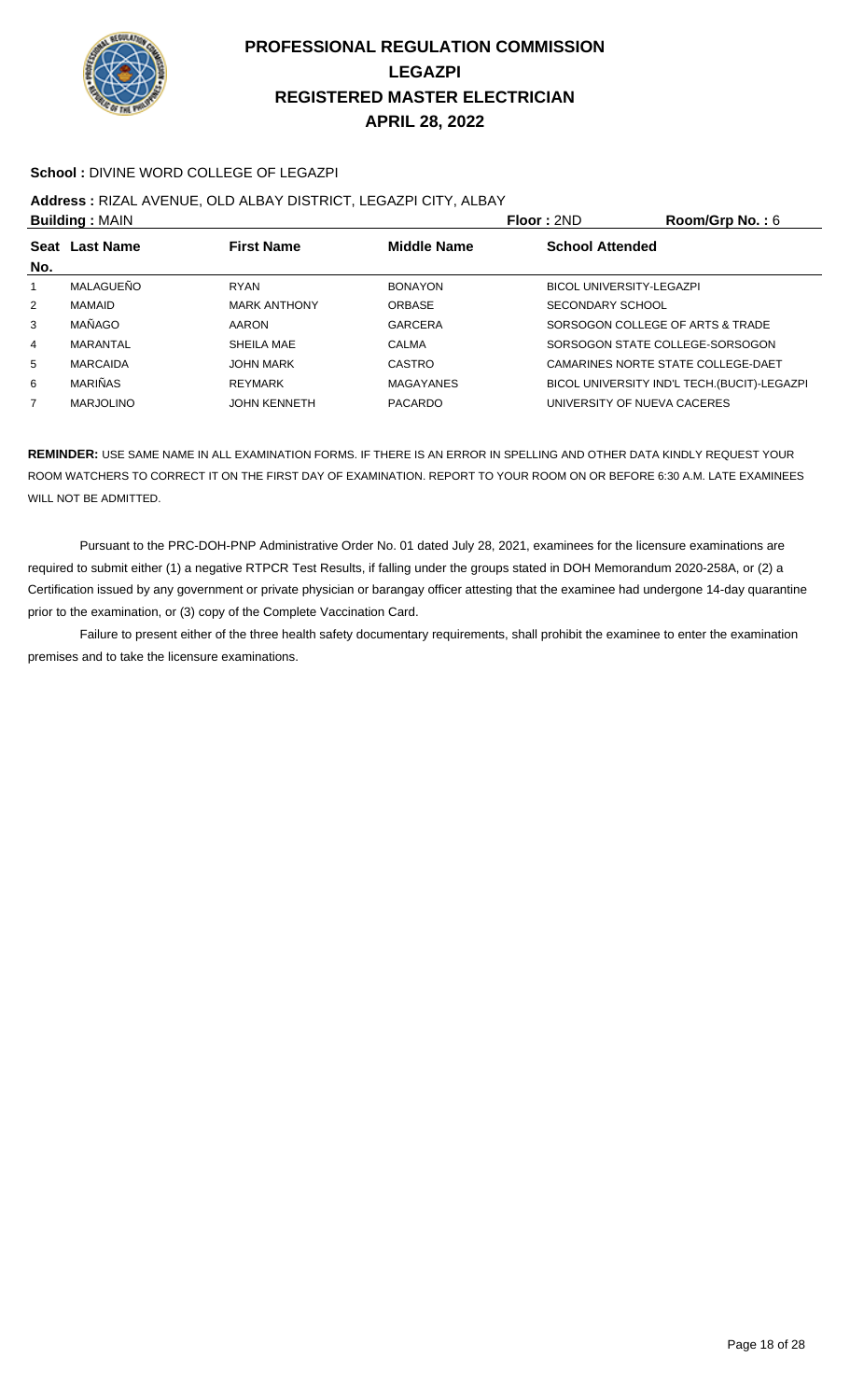

#### **School :** DIVINE WORD COLLEGE OF LEGAZPI

**Address :** RIZAL AVENUE, OLD ALBAY DISTRICT, LEGAZPI CITY, ALBAY

| <b>Building: MAIN</b> |                                                    |                         |                 | Floor: 2ND                  | Room/Grp No.: 7                              |
|-----------------------|----------------------------------------------------|-------------------------|-----------------|-----------------------------|----------------------------------------------|
|                       | Seat Last Name<br><b>First Name</b><br>Middle Name |                         |                 | <b>School Attended</b>      |                                              |
| No.                   |                                                    |                         |                 |                             |                                              |
| 1                     | MATA                                               | LEE MICHAEL             | <b>INTIA</b>    |                             | CAMARINES SUR POLYTECHNIC COLLEGE-NABUA      |
| 2                     | <b>MAYORES</b>                                     | RODULFO JR              | LORENO          |                             | BICOL UNIVERSITY IND'L TECH. (BUCIT)-LEGAZPI |
| 3                     | MELLA                                              | <b>JEAN PAUL ROMMEL</b> | LACSAMANA       |                             | SORSOGON STATE COLLEGE-SORSOGON              |
| $\overline{4}$        | MENDOZA                                            | <b>CRISPER</b>          | <b>LABITAG</b>  | <b>STATE UNIVERSITY</b>     | DON HONORIO VENTURA TECHNOLOGICAL            |
| 5                     | <b>MENDOZA</b>                                     | KIRK BRYAN              | <b>RUFO</b>     | UNIVERSITY OF NUEVA CACERES |                                              |
| 6                     | <b>MIJARES</b>                                     | <b>REGGIE</b>           | <b>DEMIEGA</b>  |                             | SORSOGON STATE COLLEGE-SORSOGON              |
| 7                     | <b>MOISES</b>                                      | <b>FLORENCIO JR</b>     | <b>MANDASOC</b> | SECONDARY SCHOOL            |                                              |
|                       |                                                    |                         |                 |                             |                                              |

**REMINDER:** USE SAME NAME IN ALL EXAMINATION FORMS. IF THERE IS AN ERROR IN SPELLING AND OTHER DATA KINDLY REQUEST YOUR ROOM WATCHERS TO CORRECT IT ON THE FIRST DAY OF EXAMINATION. REPORT TO YOUR ROOM ON OR BEFORE 6:30 A.M. LATE EXAMINEES WILL NOT BE ADMITTED.

 Pursuant to the PRC-DOH-PNP Administrative Order No. 01 dated July 28, 2021, examinees for the licensure examinations are required to submit either (1) a negative RTPCR Test Results, if falling under the groups stated in DOH Memorandum 2020-258A, or (2) a Certification issued by any government or private physician or barangay officer attesting that the examinee had undergone 14-day quarantine prior to the examination, or (3) copy of the Complete Vaccination Card.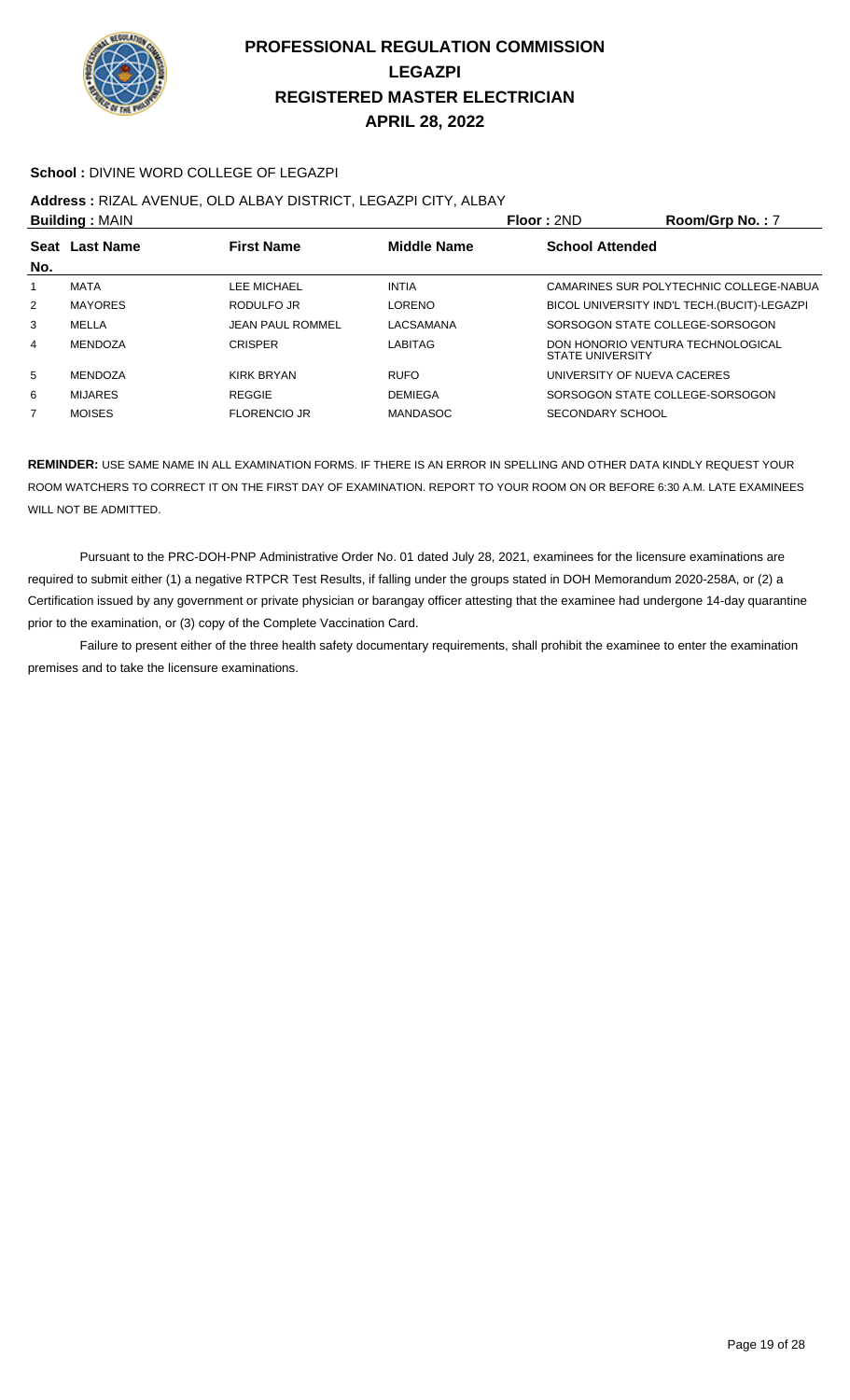

#### **School :** DIVINE WORD COLLEGE OF LEGAZPI

#### **Address :** RIZAL AVENUE, OLD ALBAY DISTRICT, LEGAZPI CITY, ALBAY

| <b>Building: MAIN</b>                                     |                   |                  |                              | Room/Grp No.: $8$                         |
|-----------------------------------------------------------|-------------------|------------------|------------------------------|-------------------------------------------|
| <b>First Name</b><br><b>Middle Name</b><br>Seat Last Name |                   |                  | <b>School Attended</b>       |                                           |
|                                                           |                   |                  |                              |                                           |
| <b>MONCADA</b>                                            | <b>JOSE PAOLO</b> | <b>SARMIENTO</b> |                              | SORSOGON STATE COLLEGE-SORSOGON           |
| <b>MORA</b>                                               | <b>MARK JOCEL</b> | DE LOS REYES     | TECHNICAL SCHOOL             |                                           |
| <b>OGAD</b>                                               | <b>KFNNFTH</b>    | <b>NAYOS</b>     |                              | CAMARINES NORTE STATE COLLEGE-DAET        |
| <b>OGMER</b>                                              | DAVID JR          | <b>POBLETE</b>   | TECHNOLOGY(FOR. CSPC - NAGA) | BICOL STATE COLLEGE OF APPLIED SCIENCES & |
| <b>OLEA</b>                                               | <b>GLENMAR</b>    | <b>SILVA</b>     |                              | CAMARINES SUR POLYTECHNIC COLLEGE-NABUA   |
| <b>OROSCO</b>                                             | HONFY MAF         | <b>AVILA</b>     |                              | CAMARINES SUR POLYTECHNIC COLLEGE-NABUA   |
| <b>OTARES</b>                                             | <b>DAVES</b>      | <b>CUBILLA</b>   |                              | CAMARINES SUR POLYTECHNIC COLLEGE-NABUA   |
|                                                           |                   |                  |                              | Floor: 2ND                                |

**REMINDER:** USE SAME NAME IN ALL EXAMINATION FORMS. IF THERE IS AN ERROR IN SPELLING AND OTHER DATA KINDLY REQUEST YOUR ROOM WATCHERS TO CORRECT IT ON THE FIRST DAY OF EXAMINATION. REPORT TO YOUR ROOM ON OR BEFORE 6:30 A.M. LATE EXAMINEES WILL NOT BE ADMITTED.

 Pursuant to the PRC-DOH-PNP Administrative Order No. 01 dated July 28, 2021, examinees for the licensure examinations are required to submit either (1) a negative RTPCR Test Results, if falling under the groups stated in DOH Memorandum 2020-258A, or (2) a Certification issued by any government or private physician or barangay officer attesting that the examinee had undergone 14-day quarantine prior to the examination, or (3) copy of the Complete Vaccination Card.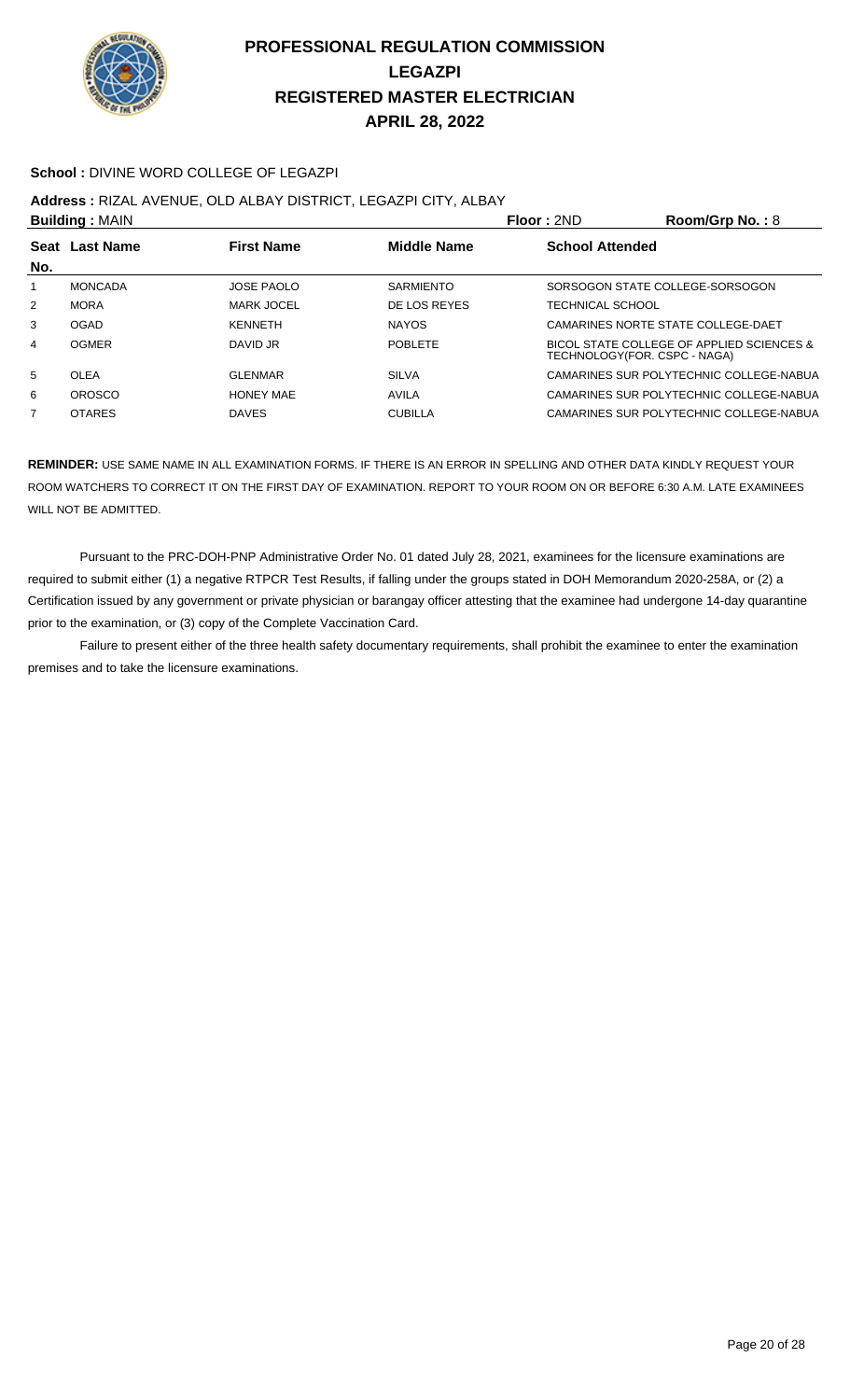

#### **School :** DIVINE WORD COLLEGE OF LEGAZPI

#### **Address :** RIZAL AVENUE, OLD ALBAY DISTRICT, LEGAZPI CITY, ALBAY

| <b>Building: MAIN</b> |                                                           |                   |                   | <b>Floor: 3RD</b>               | Room/Grp No.: 9                         |
|-----------------------|-----------------------------------------------------------|-------------------|-------------------|---------------------------------|-----------------------------------------|
|                       | <b>Middle Name</b><br>Seat Last Name<br><b>First Name</b> |                   |                   | <b>School Attended</b>          |                                         |
| No.                   |                                                           |                   |                   |                                 |                                         |
| 1                     | <b>PACER</b>                                              | <b>SANTOS</b>     | <b>SARSOZO</b>    |                                 | CAMARINES SUR POLYTECHNIC COLLEGE-NABUA |
| 2                     | <b>PADRIQUE</b>                                           | <b>ANTHONY</b>    | <b>ENDAYA</b>     |                                 | SORSOGON STATE COLLEGE-SORSOGON         |
| 3                     | <b>PADRIQUE</b>                                           | CHRISTIAN         | <b>ENORME</b>     |                                 | SORSOGON STATE COLLEGE-SORSOGON         |
| $\overline{4}$        | <b>PADRIQUE</b>                                           | <b>JOHN</b>       | <b>ENDAYA</b>     |                                 | SORSOGON STATE COLLEGE SORSOGON         |
| 5                     | <b>PADRIQUE</b>                                           | MICHAEL JOHN      | <b>ESTRELLADO</b> |                                 | SORSOGON STATE COLLEGE-SORSOGON         |
| 6                     | PAGAYON                                                   | <b>SALVADOR</b>   | <b>BOMBASR</b>    | <b>SCIENCE &amp; TECHNOLOGY</b> | EULOGIO (AMANG) RODRIGUEZ INSTITUTE OF  |
|                       | <b>PALMA</b>                                              | <b>DANIEL III</b> | <b>SALIGUE</b>    |                                 | CAMARINES NORTE STATE COLLEGE-DAET      |

**REMINDER:** USE SAME NAME IN ALL EXAMINATION FORMS. IF THERE IS AN ERROR IN SPELLING AND OTHER DATA KINDLY REQUEST YOUR ROOM WATCHERS TO CORRECT IT ON THE FIRST DAY OF EXAMINATION. REPORT TO YOUR ROOM ON OR BEFORE 6:30 A.M. LATE EXAMINEES WILL NOT BE ADMITTED.

 Pursuant to the PRC-DOH-PNP Administrative Order No. 01 dated July 28, 2021, examinees for the licensure examinations are required to submit either (1) a negative RTPCR Test Results, if falling under the groups stated in DOH Memorandum 2020-258A, or (2) a Certification issued by any government or private physician or barangay officer attesting that the examinee had undergone 14-day quarantine prior to the examination, or (3) copy of the Complete Vaccination Card.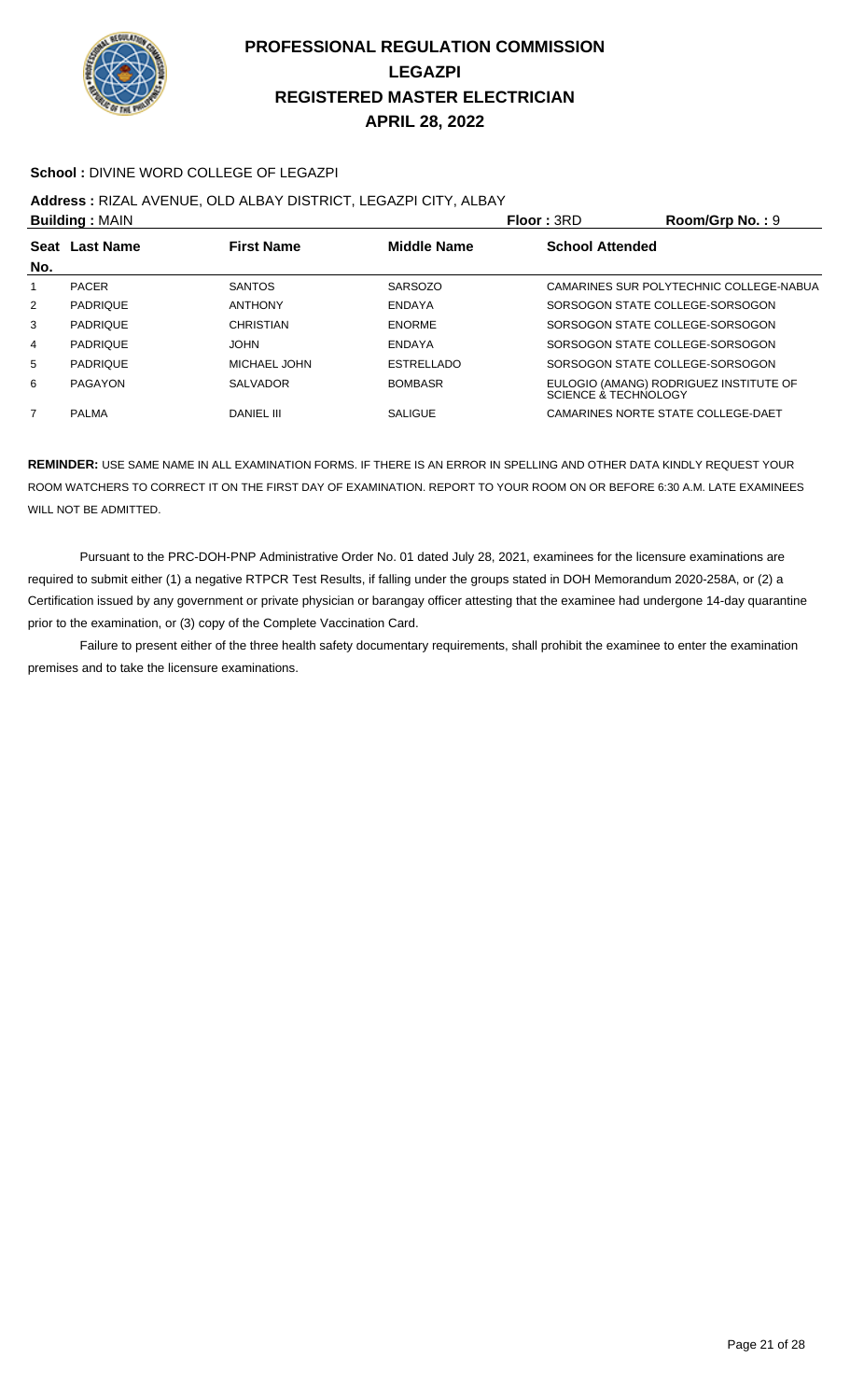

#### **School :** DIVINE WORD COLLEGE OF LEGAZPI

**Address :** RIZAL AVENUE, OLD ALBAY DISTRICT, LEGAZPI CITY, ALBAY

| <b>Building: MAIN</b> |                       |                       |                    | Floor: 3RD                        | Room/Grp No.: $10$                        |
|-----------------------|-----------------------|-----------------------|--------------------|-----------------------------------|-------------------------------------------|
| No.                   | <b>Seat Last Name</b> | <b>First Name</b>     | <b>Middle Name</b> | <b>School Attended</b>            |                                           |
|                       | <b>PANCHO</b>         | <b>JAMES PATRICK</b>  | <b>ERIVERA</b>     | SORSOGON STATE COLLEGE-SORSOGON   |                                           |
| 2                     | <b>PARAISO</b>        | <b>REYNALDO III</b>   | ABESA              | TECHNOLOGY(FOR. CSPC - NAGA)      | BICOL STATE COLLEGE OF APPLIED SCIENCES & |
| 3                     | <b>PARMA</b>          | <b>MYLA</b>           | HAYAG              | TECHNOLOGY(FOR. CSPC - NAGA)      | BICOL STATE COLLEGE OF APPLIED SCIENCES & |
| 4                     | PAYADE                | LEONIEL               | CANDELARIA         | DIVINE WORD COLLEGE OF LEGAZPI    |                                           |
| 5                     | <b>PEJO</b>           | <b>REYMAR</b>         | PEÑERO             | PARTIDO STATE UNIVERSITY-(GOA)GAO |                                           |
| 6                     | <b>PELAGIO</b>        | <b>FANE CYNTENNEL</b> | CARAAN             | BICOL UNIVERSITY-LEGAZPI          |                                           |
| $\overline{7}$        | PEÑAFLOR              | <b>MARICRIS</b>       | <b>SABIO</b>       | TECHNOLOGY (FOR. CSPC - NAGA)     | BICOL STATE COLLEGE OF APPLIED SCIENCES & |

**REMINDER:** USE SAME NAME IN ALL EXAMINATION FORMS. IF THERE IS AN ERROR IN SPELLING AND OTHER DATA KINDLY REQUEST YOUR ROOM WATCHERS TO CORRECT IT ON THE FIRST DAY OF EXAMINATION. REPORT TO YOUR ROOM ON OR BEFORE 6:30 A.M. LATE EXAMINEES WILL NOT BE ADMITTED.

 Pursuant to the PRC-DOH-PNP Administrative Order No. 01 dated July 28, 2021, examinees for the licensure examinations are required to submit either (1) a negative RTPCR Test Results, if falling under the groups stated in DOH Memorandum 2020-258A, or (2) a Certification issued by any government or private physician or barangay officer attesting that the examinee had undergone 14-day quarantine prior to the examination, or (3) copy of the Complete Vaccination Card.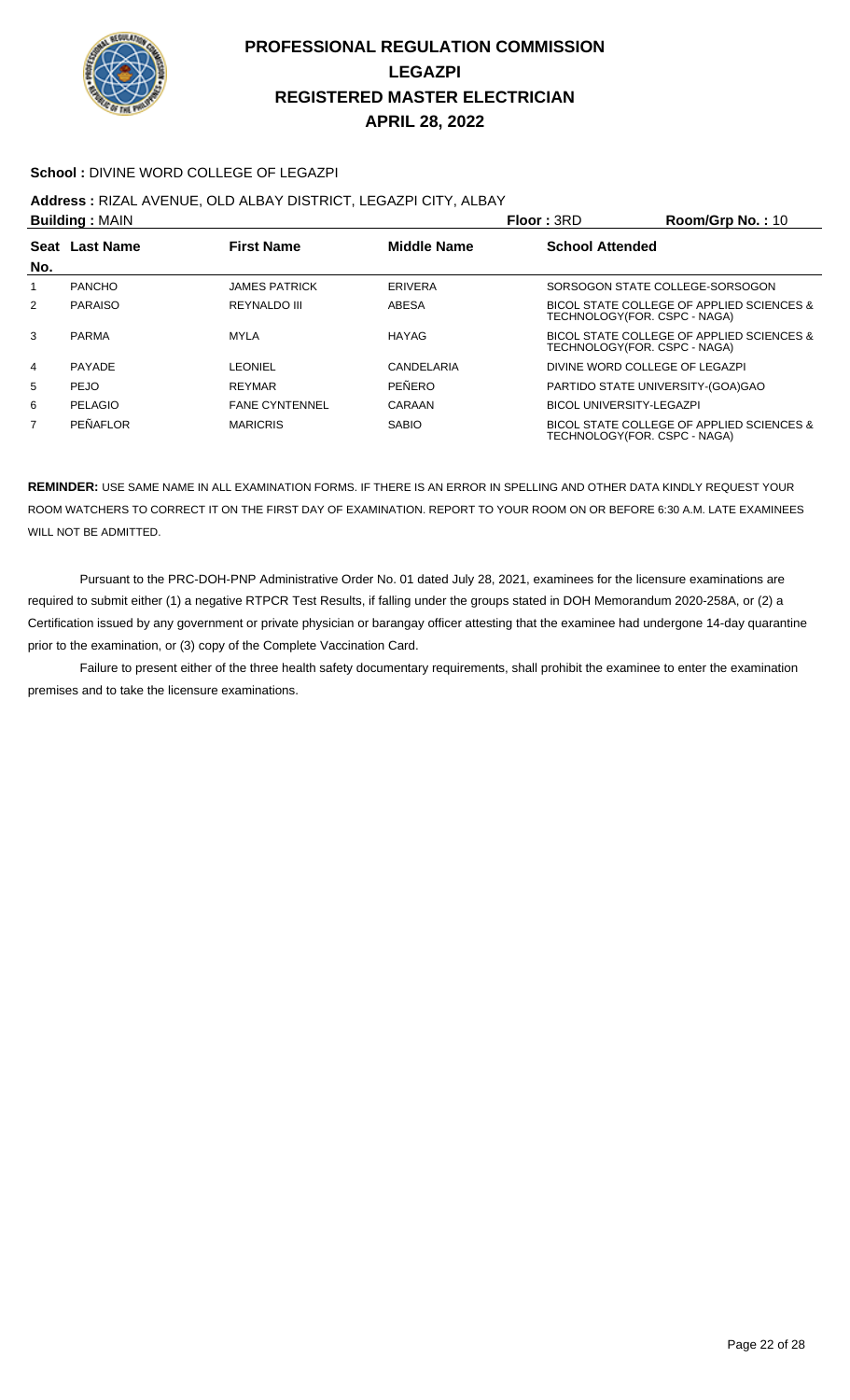

#### **School :** DIVINE WORD COLLEGE OF LEGAZPI

**Address :** RIZAL AVENUE, OLD ALBAY DISTRICT, LEGAZPI CITY, ALBAY

| <b>Building: MAIN</b> |                  |                     |                    | Floor: 3RD                                                                                      | Room/Grp No.: 11                             |
|-----------------------|------------------|---------------------|--------------------|-------------------------------------------------------------------------------------------------|----------------------------------------------|
| <b>Seat</b><br>No.    | <b>Last Name</b> | <b>First Name</b>   | <b>Middle Name</b> | <b>School Attended</b>                                                                          |                                              |
| 1                     | <b>PEÑAS</b>     | <b>JOHN NICKO</b>   | <b>AGPOON</b>      | UNIVERSITY OF NUEVA CACERES                                                                     |                                              |
| $\overline{2}$        | PERANCO          | MARK JOHN           | <b>BELCHEZ</b>     |                                                                                                 | BICOL UNIVERSITY IND'L TECH. (BUCIT)-LEGAZPI |
| 3                     | PERDIGON         | <b>ROWEL</b>        |                    |                                                                                                 | BICOL UNIVERSITY IND'L TECH. (BUCIT)-LEGAZPI |
| 4                     | PERDON           | <b>VINCENT</b>      | DARII AY           | CENTRAL BICOL STATE UNIVERSITY OF<br>AGRICULTURE - CALABANGA (CALABANGA<br>POLYTECHNIC COLLEGE) |                                              |
| 5                     | <b>PLAZA</b>     | <b>JASON</b>        | CARILO             | PARTIDO STATE UNIVERSITY-(GOA)GAO                                                               |                                              |
| 6                     | PORLAJE          | <b>JOHN PATRICK</b> | <b>TATING</b>      | DIVINE WORD COLLEGE OF LEGAZPI                                                                  |                                              |
| 7                     | PORNILLOS        | ERIC                | CABAL              |                                                                                                 | UNIVERSITY OF NORTHEASTERN PHILIPPINES       |

**REMINDER:** USE SAME NAME IN ALL EXAMINATION FORMS. IF THERE IS AN ERROR IN SPELLING AND OTHER DATA KINDLY REQUEST YOUR ROOM WATCHERS TO CORRECT IT ON THE FIRST DAY OF EXAMINATION. REPORT TO YOUR ROOM ON OR BEFORE 6:30 A.M. LATE EXAMINEES WILL NOT BE ADMITTED.

 Pursuant to the PRC-DOH-PNP Administrative Order No. 01 dated July 28, 2021, examinees for the licensure examinations are required to submit either (1) a negative RTPCR Test Results, if falling under the groups stated in DOH Memorandum 2020-258A, or (2) a Certification issued by any government or private physician or barangay officer attesting that the examinee had undergone 14-day quarantine prior to the examination, or (3) copy of the Complete Vaccination Card.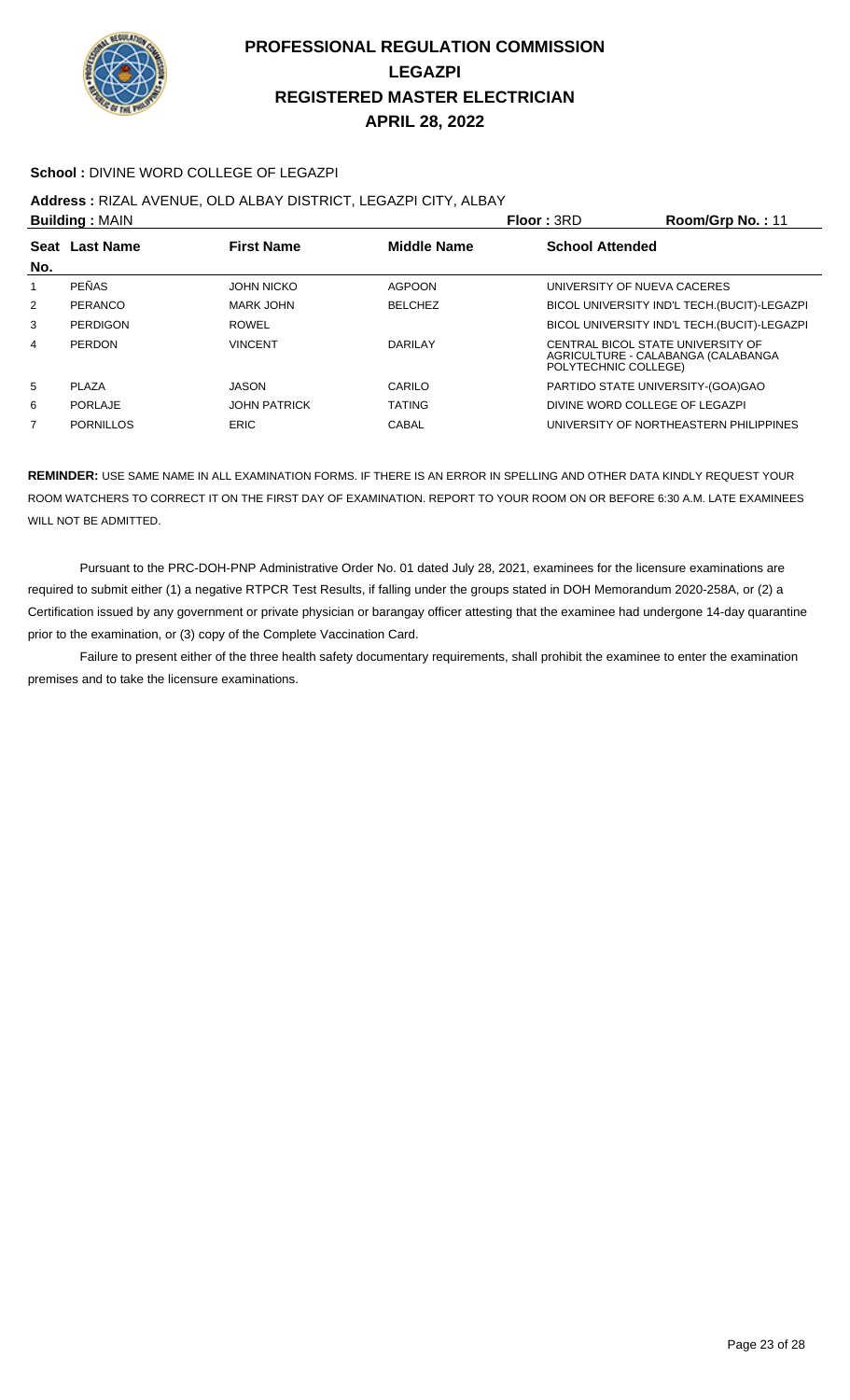

#### **School :** DIVINE WORD COLLEGE OF LEGAZPI

**Address :** RIZAL AVENUE, OLD ALBAY DISTRICT, LEGAZPI CITY, ALBAY

| <b>Building: MAIN</b> |                |                      | Floor: 3RD         | $Room/Grp$ No.: 12       |                                                                           |
|-----------------------|----------------|----------------------|--------------------|--------------------------|---------------------------------------------------------------------------|
| No.                   | Seat Last Name | <b>First Name</b>    | <b>Middle Name</b> | <b>School Attended</b>   |                                                                           |
| 1                     | <b>RABINO</b>  | <b>JOHN VINCENT</b>  | CAS                |                          | UNIVERSITY OF NORTHEASTERN PHILIPPINES                                    |
| 2                     | <b>RAFOLS</b>  | DANICA MAE           | CAMPOSANO          |                          | SORSOGON STATE COLLEGE-SORSOGON                                           |
| 3                     | <b>RAMOS</b>   | <b>VLADIMIR</b>      | <b>DIEZ</b>        | BICOL UNIVERSITY-LEGAZPI |                                                                           |
| 4                     | RASCO          | <b>JOHN IRVIN</b>    | <b>BAYLON</b>      |                          | CAMARINES NORTE STATE COLLEGE-DAET                                        |
| 5                     | REALUYO        | <b>JOSEPH</b>        | <b>LUMBRIA</b>     |                          | BICOL STATE COLLEGE OF APPLIED SCIENCES &<br>TECHNOLOGY(FOR. CSPC - NAGA) |
| 6                     | RELATIVO       | JEMEL JAY            | <b>NIEBRES</b>     |                          | CAMARINES SUR POLYTECHNIC COLLEGE-NABUA                                   |
| 7                     | RELATIVO       | <b>JOHN SALVADOR</b> | PUNZALAN           |                          | BICOL STATE COLLEGE OF APPLIED SCIENCES &<br>TECHNOLOGY(FOR. CSPC - NAGA) |

**REMINDER:** USE SAME NAME IN ALL EXAMINATION FORMS. IF THERE IS AN ERROR IN SPELLING AND OTHER DATA KINDLY REQUEST YOUR ROOM WATCHERS TO CORRECT IT ON THE FIRST DAY OF EXAMINATION. REPORT TO YOUR ROOM ON OR BEFORE 6:30 A.M. LATE EXAMINEES WILL NOT BE ADMITTED.

 Pursuant to the PRC-DOH-PNP Administrative Order No. 01 dated July 28, 2021, examinees for the licensure examinations are required to submit either (1) a negative RTPCR Test Results, if falling under the groups stated in DOH Memorandum 2020-258A, or (2) a Certification issued by any government or private physician or barangay officer attesting that the examinee had undergone 14-day quarantine prior to the examination, or (3) copy of the Complete Vaccination Card.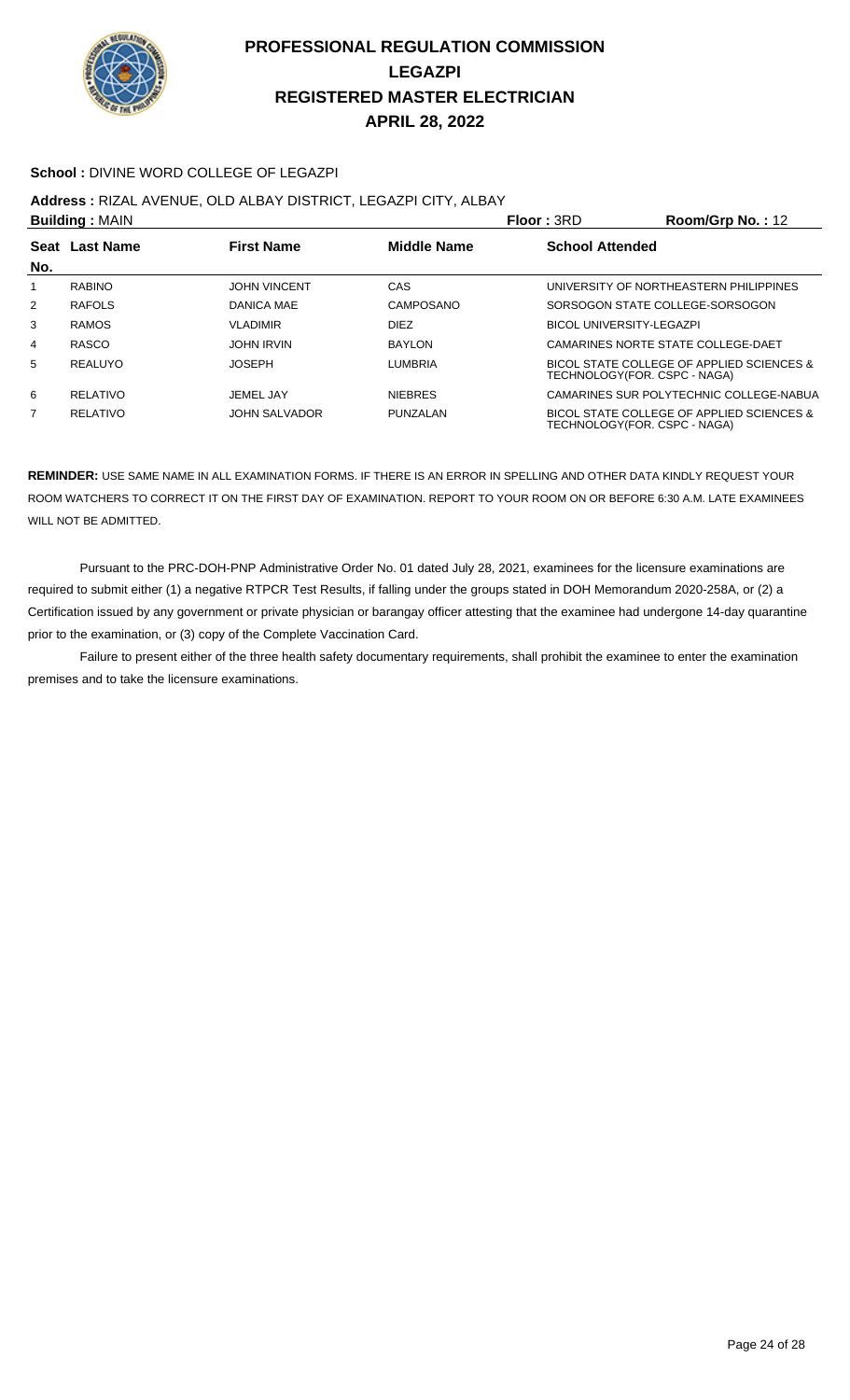

#### **School :** DIVINE WORD COLLEGE OF LEGAZPI

**Address :** RIZAL AVENUE, OLD ALBAY DISTRICT, LEGAZPI CITY, ALBAY

| <b>Building: MAIN</b> |                   |                    | <b>Floor: 3RD</b>  | Room/Grp No.: $13$     |                                                                           |
|-----------------------|-------------------|--------------------|--------------------|------------------------|---------------------------------------------------------------------------|
| No.                   | Seat Last Name    | <b>First Name</b>  | <b>Middle Name</b> | <b>School Attended</b> |                                                                           |
| 1                     | RENTA             | <b>FLOR JR</b>     | <b>PALOMANIA</b>   |                        | BICOL STATE COLLEGE OF APPLIED SCIENCES &<br>TECHNOLOGY(FOR. CSPC - NAGA) |
| 2                     | <b>RITA</b>       | JONATHAN           | <b>BENAVENTE</b>   |                        | PARTIDO STATE UNIVERSITY-(GOA)GAO                                         |
| 3                     | <b>ROBRIGADO</b>  | <b>RUBEN</b>       | <b>MOTIL</b>       | SECONDARY SCHOOL       |                                                                           |
| 4                     | <b>RODRIGUEZA</b> | <b>MA ANGELICA</b> | <b>RAFER</b>       |                        | BICOL UNIVERSITY-LEGAZPI                                                  |
| 5                     | <b>RONDA</b>      | <b>RANNIE</b>      | <b>VIBAL</b>       |                        | <b>BICOL UNIVERSITY-POLANGUI</b>                                          |
| 6                     | <b>ROSCO</b>      | <b>DEN IVAN</b>    | SAZON              |                        | BICOL UNIVERSITY-LEGAZPI                                                  |
| $\overline{7}$        | <b>SALAVER</b>    | <b>DOMINIC</b>     | <b>MORTEL</b>      | AGRICULTURAL COLLEGE   | DR. EMILIO B. ESPINOSA SR. MEMORIAL                                       |

**REMINDER:** USE SAME NAME IN ALL EXAMINATION FORMS. IF THERE IS AN ERROR IN SPELLING AND OTHER DATA KINDLY REQUEST YOUR ROOM WATCHERS TO CORRECT IT ON THE FIRST DAY OF EXAMINATION. REPORT TO YOUR ROOM ON OR BEFORE 6:30 A.M. LATE EXAMINEES WILL NOT BE ADMITTED.

 Pursuant to the PRC-DOH-PNP Administrative Order No. 01 dated July 28, 2021, examinees for the licensure examinations are required to submit either (1) a negative RTPCR Test Results, if falling under the groups stated in DOH Memorandum 2020-258A, or (2) a Certification issued by any government or private physician or barangay officer attesting that the examinee had undergone 14-day quarantine prior to the examination, or (3) copy of the Complete Vaccination Card.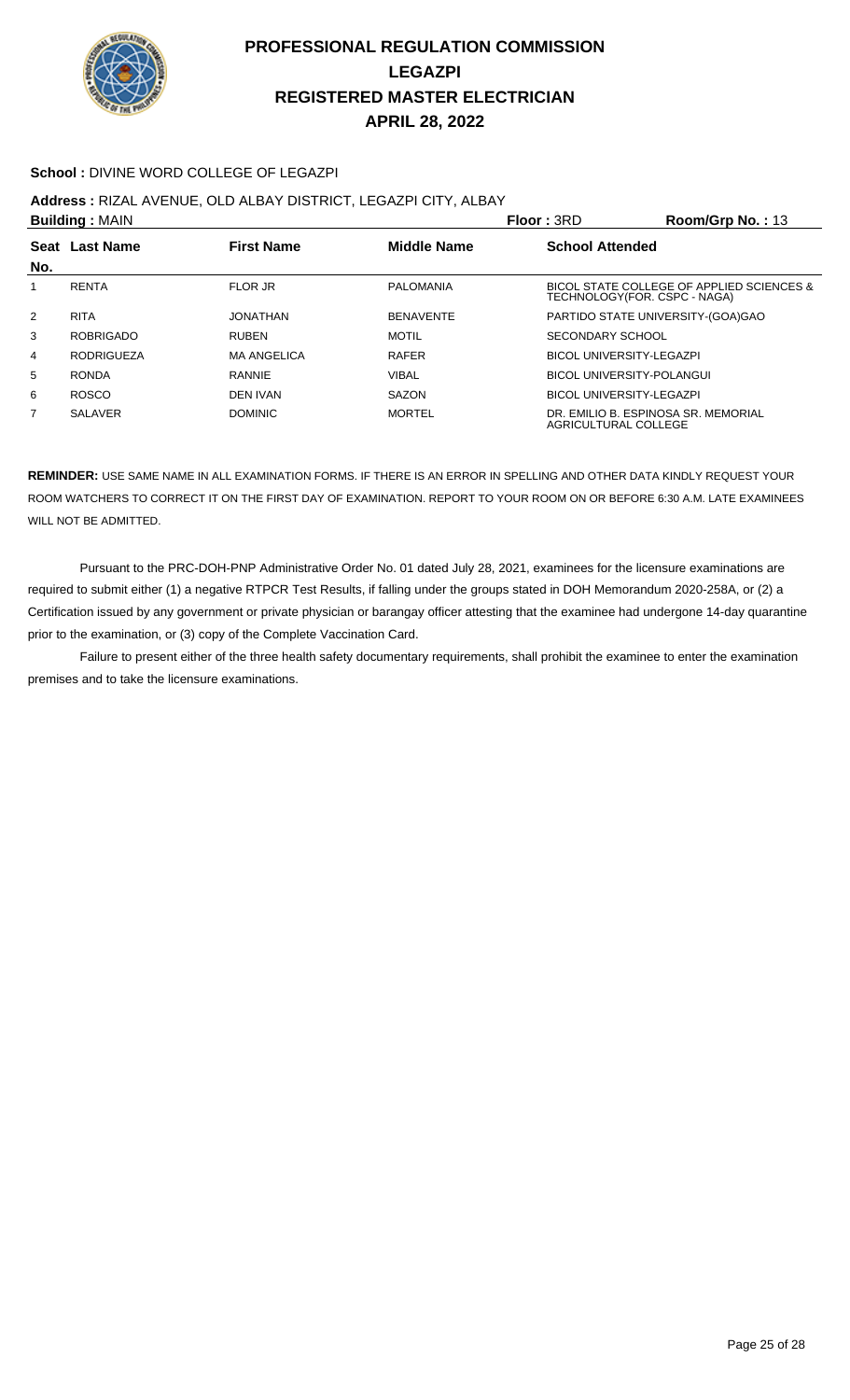

#### **School :** DIVINE WORD COLLEGE OF LEGAZPI

**Address :** RIZAL AVENUE, OLD ALBAY DISTRICT, LEGAZPI CITY, ALBAY

| <b>Building: MAIN</b> |                                                           |                      |                 | Floor: 3RD                     | Room/Grp No.: 14                          |  |
|-----------------------|-----------------------------------------------------------|----------------------|-----------------|--------------------------------|-------------------------------------------|--|
|                       | <b>Middle Name</b><br>Seat Last Name<br><b>First Name</b> |                      |                 | <b>School Attended</b>         |                                           |  |
| No.                   |                                                           |                      |                 |                                |                                           |  |
| 1                     | SAMANIEGO                                                 | <b>DONDON</b>        | ABAD            | NAGA COLLEGE FOUNDATION        |                                           |  |
| 2                     | <b>SANCHEZ</b>                                            | <b>JOVEN</b>         | LACIA           | TECHNOLOGY(FOR. CSPC - NAGA)   | BICOL STATE COLLEGE OF APPLIED SCIENCES & |  |
| 3                     | SANDE                                                     | JAY                  | ABILA           | BICOL UNIVERSITY-LEGAZPI       |                                           |  |
| $\overline{4}$        | <b>SARASPI</b>                                            | NIñO ALBERT          | CAPARANGA       |                                | CAMARINES SUR POLYTECHNIC COLLEGE-NABUA   |  |
| 5                     | <b>SILVA</b>                                              | <b>MILDRED</b>       | <b>BENOSA</b>   |                                | CAMARINES SUR POLYTECHNIC COLLEGE-NABUA   |  |
| 6                     | SOLOMON                                                   | RYAN KING            | <b>GARCIA</b>   | DIVINE WORD COLLEGE OF LEGAZPI |                                           |  |
| $\overline{7}$        | <b>SOMIDO</b>                                             | <b>LOUDY ANTHONY</b> | <b>SOLLEGUE</b> |                                | CATANDUANES STATE UNIVERSITY VIRAC        |  |
|                       |                                                           |                      |                 |                                |                                           |  |

**REMINDER:** USE SAME NAME IN ALL EXAMINATION FORMS. IF THERE IS AN ERROR IN SPELLING AND OTHER DATA KINDLY REQUEST YOUR ROOM WATCHERS TO CORRECT IT ON THE FIRST DAY OF EXAMINATION. REPORT TO YOUR ROOM ON OR BEFORE 6:30 A.M. LATE EXAMINEES WILL NOT BE ADMITTED.

 Pursuant to the PRC-DOH-PNP Administrative Order No. 01 dated July 28, 2021, examinees for the licensure examinations are required to submit either (1) a negative RTPCR Test Results, if falling under the groups stated in DOH Memorandum 2020-258A, or (2) a Certification issued by any government or private physician or barangay officer attesting that the examinee had undergone 14-day quarantine prior to the examination, or (3) copy of the Complete Vaccination Card.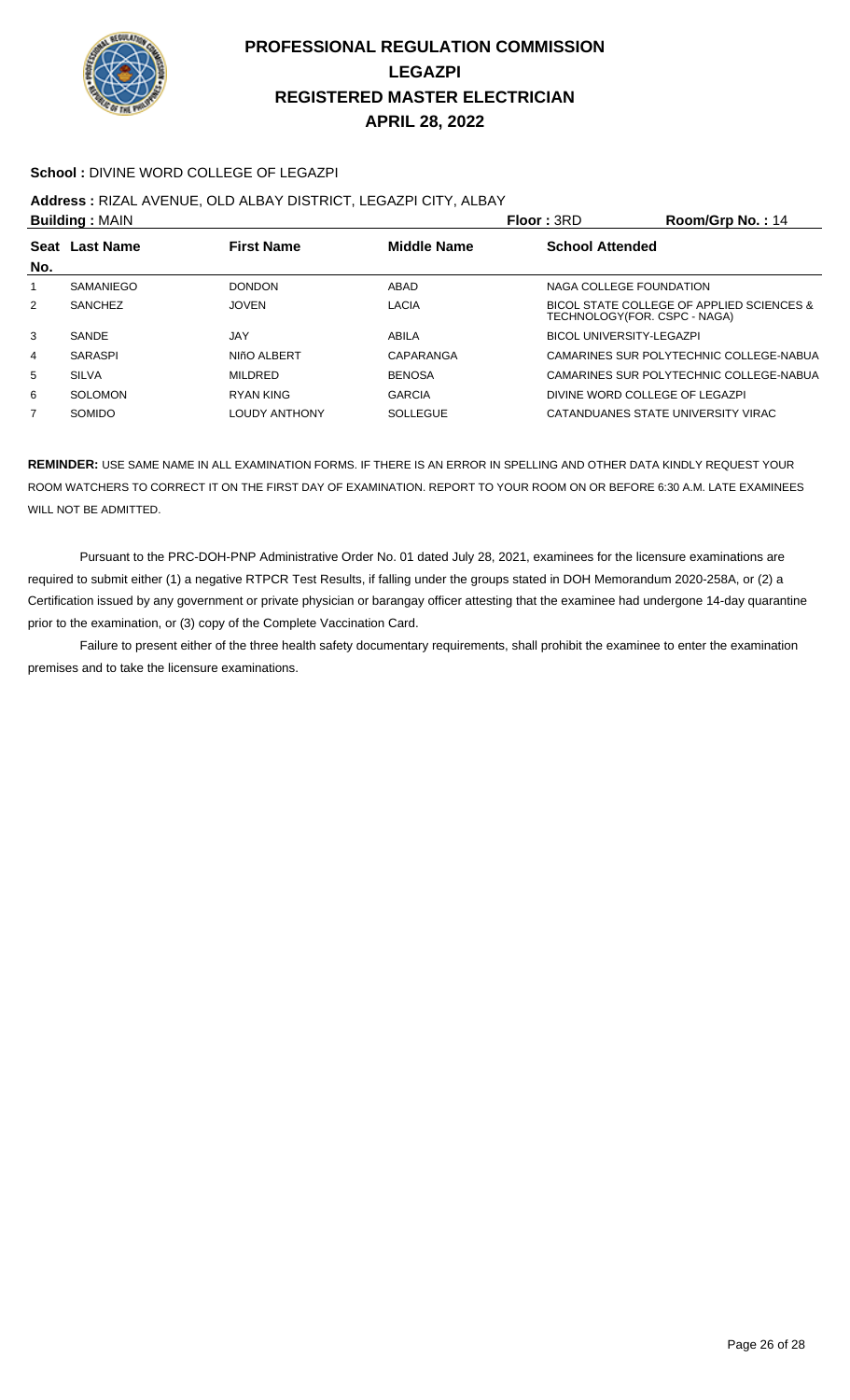

#### **School :** DIVINE WORD COLLEGE OF LEGAZPI

#### **Address :** RIZAL AVENUE, OLD ALBAY DISTRICT, LEGAZPI CITY, ALBAY

|     | <b>Building: MAIN</b> |                     |                    | <b>Floor: 3RD</b>      | Room/Grp No.: 15                        |
|-----|-----------------------|---------------------|--------------------|------------------------|-----------------------------------------|
|     | Seat Last Name        | <b>First Name</b>   | <b>Middle Name</b> | <b>School Attended</b> |                                         |
| No. |                       |                     |                    |                        |                                         |
|     | <b>SUMALDE</b>        | <b>RUBEN JAMES</b>  | CANADA             |                        | CATANDUANES STATE UNIVERSITY VIRAC      |
| 2   | <b>TALANIA</b>        | <b>JEREMY</b>       | <b>VILLAR</b>      |                        | CAMARINES SUR POLYTECHNIC COLLEGE-NABUA |
| 3   | <b>TAMPARIA</b>       | <b>DIONEIL</b>      | <b>GARFIN</b>      |                        | SORSOGON STATE COLLEGE-SORSOGON         |
| 4   | TANGCO                | SHAELA MARIE        | <b>BAÑARES</b>     |                        | SORSOGON STATE COLLEGE-SORSOGON         |
| 5   | TAYAM                 | <b>KRISTEL MAE</b>  | <b>RIVERA</b>      |                        | SORSOGON STATE COLLEGE-SORSOGON         |
| 6   | TAYAMORA              | <b>MARK JAN</b>     | <b>TUBORO</b>      |                        | CATANDUANES STATE UNIVERSITY VIRAC      |
| 7   | TERRADO               | <b>JAMES ROMMEL</b> | <b>FORTES</b>      |                        | SORSOGON STATE COLLEGE-SORSOGON         |

**REMINDER:** USE SAME NAME IN ALL EXAMINATION FORMS. IF THERE IS AN ERROR IN SPELLING AND OTHER DATA KINDLY REQUEST YOUR ROOM WATCHERS TO CORRECT IT ON THE FIRST DAY OF EXAMINATION. REPORT TO YOUR ROOM ON OR BEFORE 6:30 A.M. LATE EXAMINEES WILL NOT BE ADMITTED.

 Pursuant to the PRC-DOH-PNP Administrative Order No. 01 dated July 28, 2021, examinees for the licensure examinations are required to submit either (1) a negative RTPCR Test Results, if falling under the groups stated in DOH Memorandum 2020-258A, or (2) a Certification issued by any government or private physician or barangay officer attesting that the examinee had undergone 14-day quarantine prior to the examination, or (3) copy of the Complete Vaccination Card.